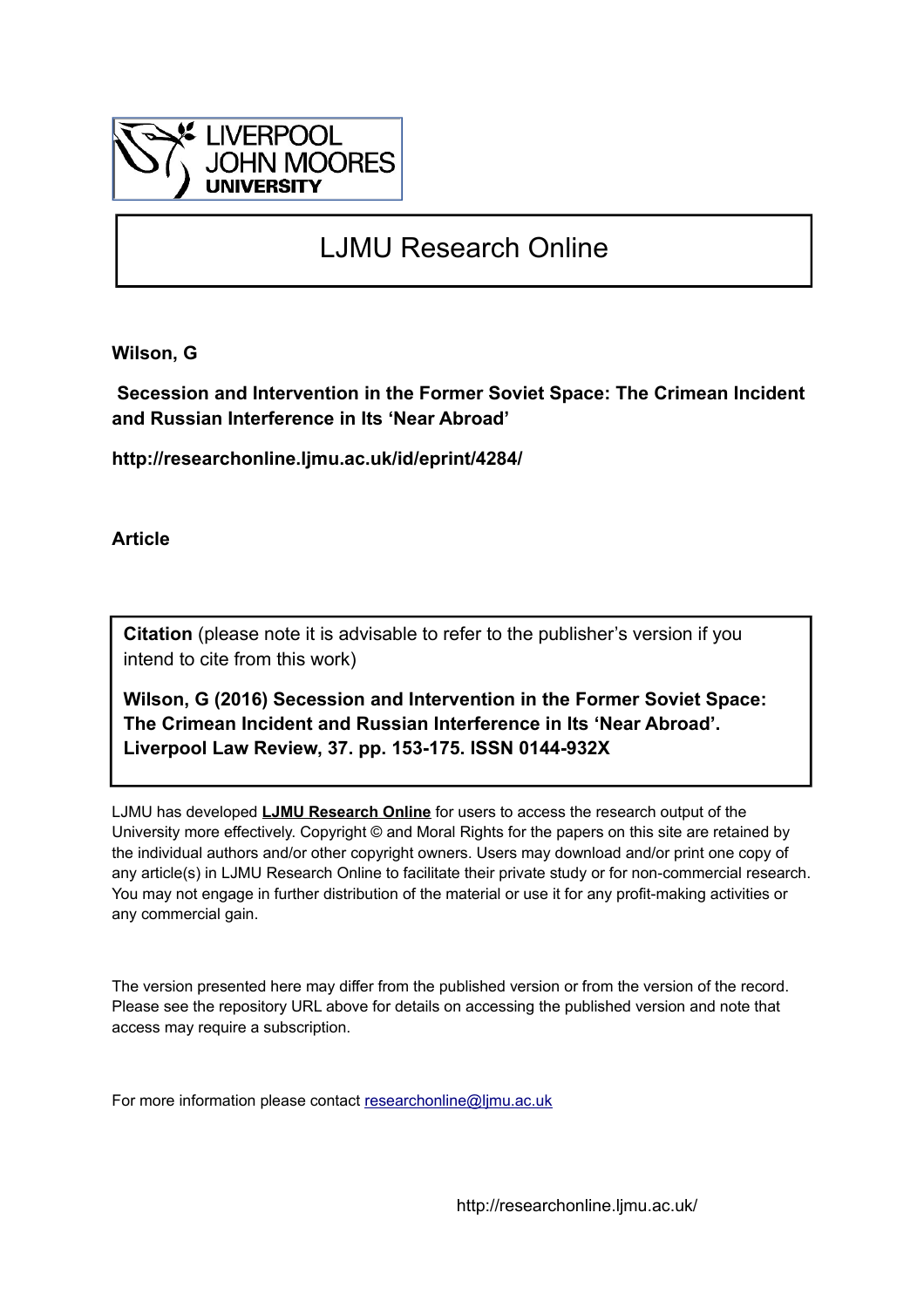# **Secession and Intervention in the Former Soviet Space: The Crimean Incident and Russian Interference in its 'Near Abroad'**

#### **Gary Wilson**

1

**Abstract** Following Russian intervention and a referendum held on 16<sup>th</sup> March 2014, the Ukrainian republic of Crimea became incorporated within Russia. The Crimean episode marked just the latest in a series of situations arising in former Soviet states in which secessionist movements within disaffected territorial units were able to advance their causes aided by Russian external intervention. These situations raise significant international legal issues pertaining to secession by component parts of existing states, underpinned by external intervention. The unwillingness of the international community to recognise Russia's incorporation of Crimea, similar to its earlier rejection of the purported secession of South Ossetia and Abkhazia from Georgia, reinforces the widely held view that non-consensual secession must be grounded in exceptional circumstances which were found to be lacking in all of these situations. It also reaffirms the principle that territorial changes brought about by external intervention will not be recognised. However, while legal assessments of these incidents may appear prima facie straightforward, they cannot be entirely divorced from the wider political phenomenon of ethnic conflict in former Soviet states and tensions existing in those states between factions seeking to further European integration and those prioritising strengthening relations with Russia. The international legal reasoning employed by the key protagonists must be understood with reference to this wider context.

Dr Gary Wilson, Phd, LLB (Hons.), FHEA, Senior Lecturer in Law, Liverpool John Moores University. I am grateful to my colleagues Dr Nirmala Pillay and Dr Diana Sankey for reading and commenting upon earlier drafts of this paper.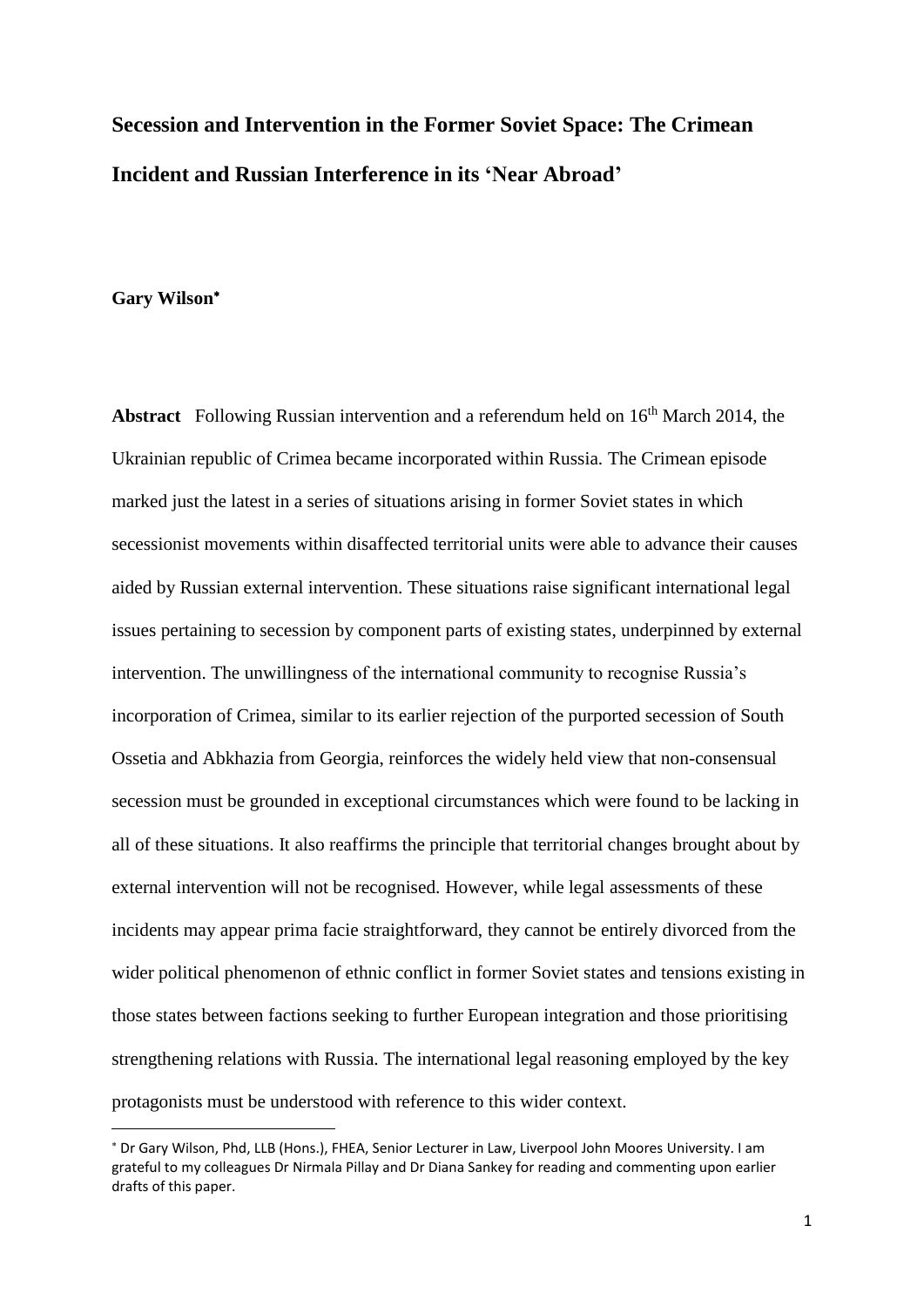**Keywords** Crimea – Secession – Intervention – Annexation – Soviet Space

#### **Introduction**

On 16<sup>th</sup> March 2014, following tensions culminating in Russian intervention, a referendum was held within the Ukrainian republic of Crimea in which an overwhelming majority of those taking part purportedly voted in favour of Crimea's secession from Ukraine and integration within Russia. Two days later, the Kremlin proclaimed that Crimea was now part of Russia. By this point, Ukrainian authorities had effectively ceased to exercise any control over the territory, Russian military reinforcements in Crimea following its purported incorporation within the Russian Federation having ensured the departure of the remaining Ukrainian military contingents. These developments were roundly condemned by both Ukrainian authorities and large sections of the international community who regard Crimea's purported secession as little more than a case of unlawful annexation by Russia. By contrast, Russia – and evidently a clear majority of the Crimean population – considers union with Russia a legitimate expression of the will of the inhabitants of Crimea, many of whom are ethnic Russians and enjoy a strong historic connection with Russia.

Since Crimea's incorporation within Russia, other pro-Russian separatist movements have gained strength in the eastern regions of Donetsk and Luhansk, seizing control in those areas and holding so-called referenda in which those administering them claim overwhelming majorities in favour of independence from Ukraine (with some overtures towards possible ultimate union with Russia). The situations in these regions remain unresolved as they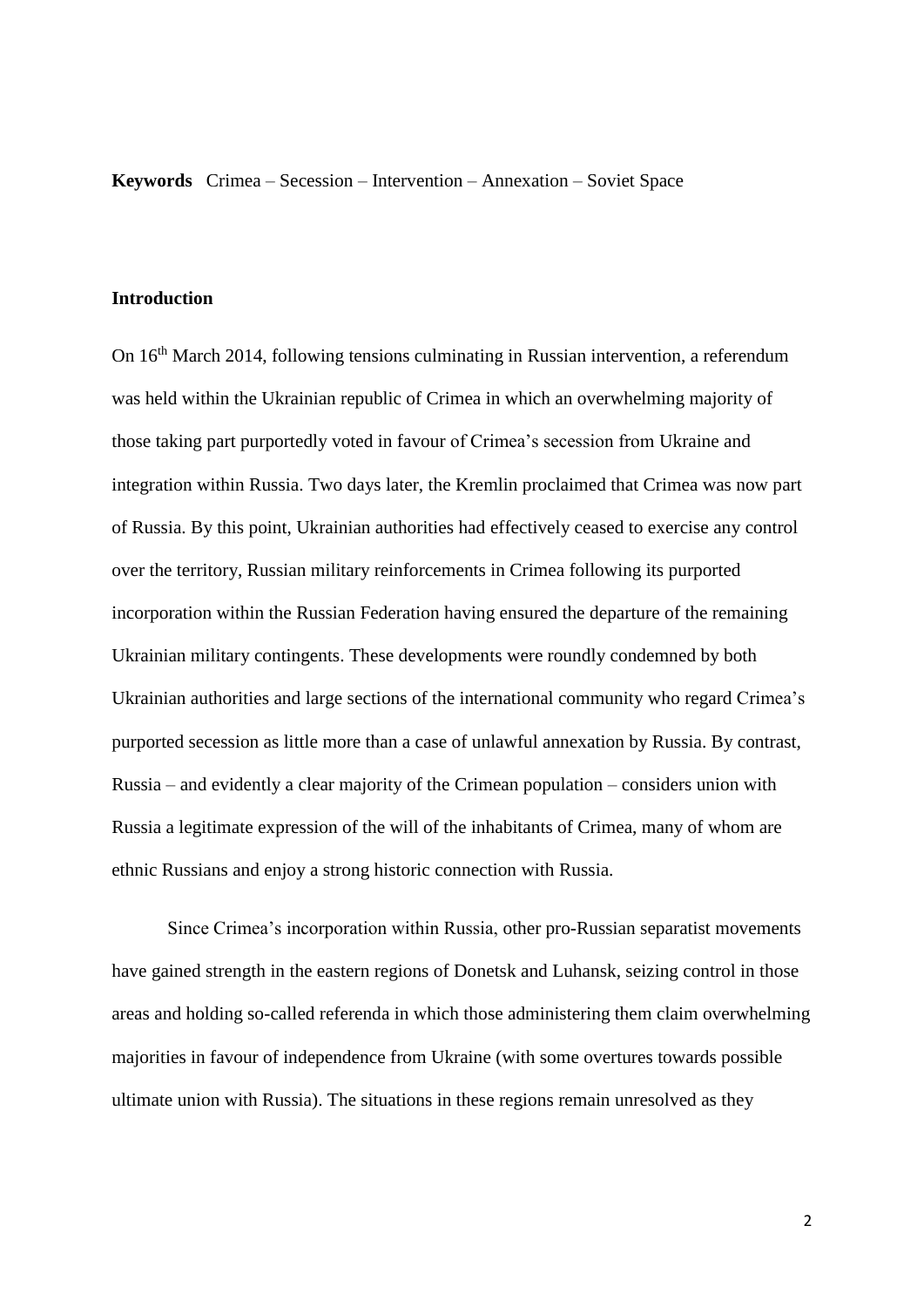continue to be beset by conflict between Ukrainian military forces and Russian-backed separatist groups.

Russia's intervention in Crimea and its purported secession from Ukraine cannot be considered in isolation, but must rather be understood in the context of a series of secessionist pressures within former Soviet republics where Russia has also intervened. It has been noted that, "Crimea followed on from South Ossetia and Abkhazia as the third in a trio of 'similar cases'."<sup>1</sup> There are certainly some striking comparisons to be drawn with South Ossetia and Abkhazia,<sup>2</sup> regions within Georgia which, supported by Russian intervention, have proclaimed their independence and currently operate as de facto states notwithstanding the almost universal refusal of the international community to recognise them. Reference to South Ossetia and Abkhazia will be relevant throughout the substantive treatment of issues concerning Crimea.

The international legal issues raised by events in Crimea, as well as South Ossetia and Abkhazia, are far from insignificant. This paper seeks to explore the issue of Crimea's purported secession from Ukraine during 2014 against a backdrop of external intervention by Russia. We consider this event primarily with reference to the relevant international legal norms, but also within its geopolitical context. We begin by providing some historical context to events in Crimea; in light of the similarities between the cases, by way of background to understanding Russian claims made in respect of Crimea, we briefly outline the course of events in South Ossetia and Abkhazia leading to their de facto independence from Georgia. The development of Crimea's status through the Soviet era to the present day is then detailed. Attention is then given to the concept of secession in international law and the relevant framework applicable to its exercise, before more specifically to the question of whether

<sup>1</sup> Navari (2014: 1313).

<sup>&</sup>lt;sup>2</sup> Navari (2014: 1314) notes that all three secessionist entities "claimed varying degrees of political suppression and subjection to the threat and use of violence".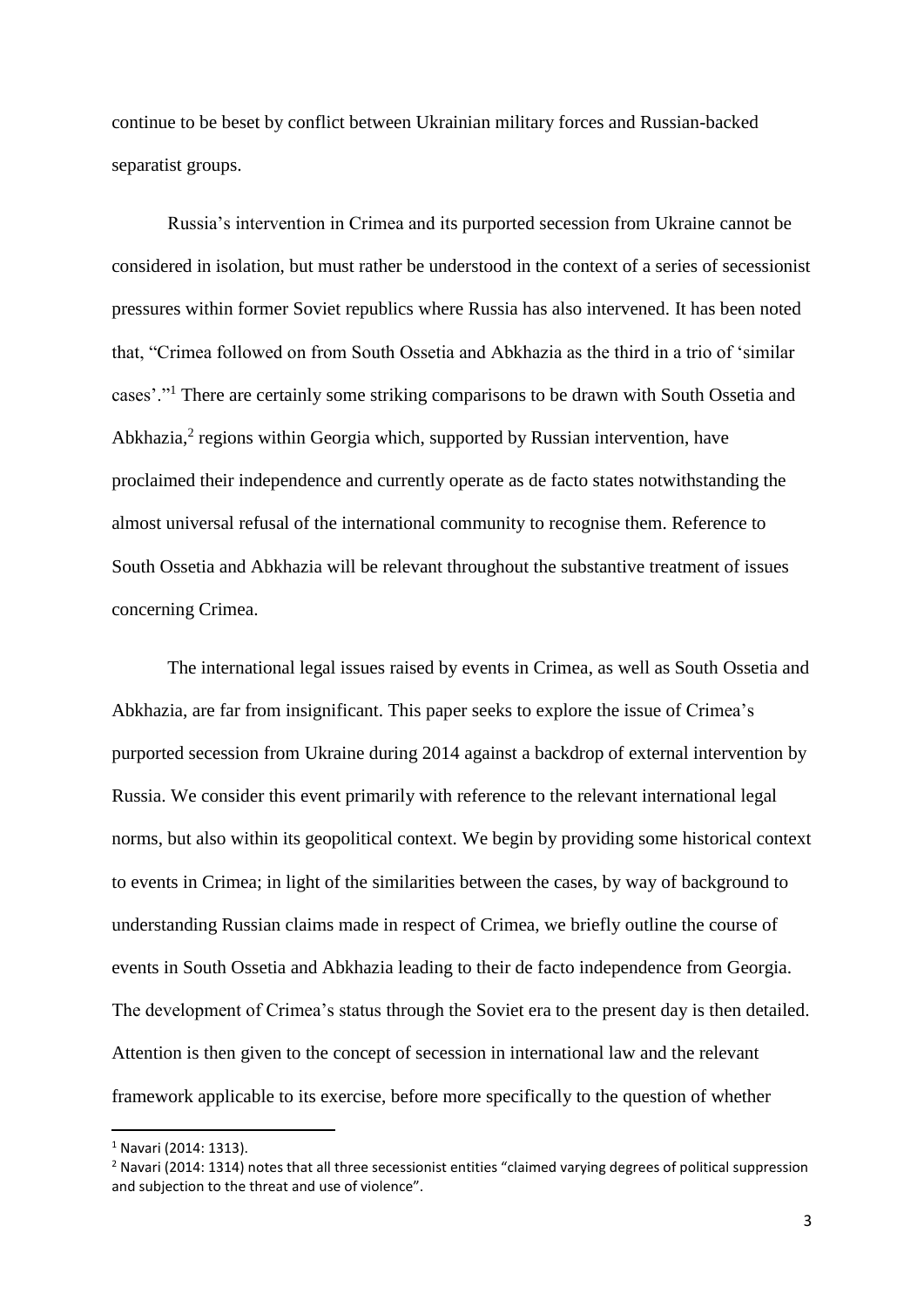Crimea could stake an entitlement under international law to secede from Ukraine. We also consider Russia's involvement in events, and the extent to which this is unlawful and effectively give rise to the annexation of Crimea. Finally, the geopolitical factors relevant to an understanding of the Crimean episode, and the manner in which these have informed the legal arguments employed by the key actors involved, are considered, as well as some of the inconsistencies in legal discourse which they highlight.

## **Historical Background**

#### **A note on South Ossetia and Abkhazia**

As has already been noted, the Crimean episode bears some resemblance to earlier developments within the Georgian provinces of South Ossetia and Abkhazia, and reference to those developments will be helpful in providing some context to the more recent events in Crimea. South Ossetia is a semi-autonomous region within Georgia, the population of which is predominantly ethnically Ossetian, a group divided between South Ossetia in Georgia and North Ossetia in Russia. Ethnic Georgians comprise only a minority group within South Ossetia, albeit a sizeable one.<sup>3</sup> The Ossetian people are of Iranian origin and enjoy a distinctive culture, language, and history of self-rule.<sup>4</sup> South Ossetia had been under Russian rule during the nineteenth century,<sup>5</sup> and although always part of Georgia during the Soviet era, the population of South Ossetia have a long history of good relations with Russia, <sup>6</sup>it being home to the larger share of the ethnic Ossetian population within the region. In the post-Cold War era tensions between South Ossetia and Georgia have always been present. Surveys have

<sup>&</sup>lt;sup>3</sup> Approximately 20-30 per cent at the time of the outbreak of the August 2008 war. See Toomey (2009: 445-449).

<sup>4</sup> See the BBC profile for South Ossetia, [<www.bbc.co.uk/news/world-europe-18269210](http://www.bbc.co.uk/news/world-europe-18269210) >. See also Higgins & O'Reilly (2009: 580).

<sup>5</sup> See NuBberger (2009:351).

<sup>6</sup> See Toomey (2009: 445-449).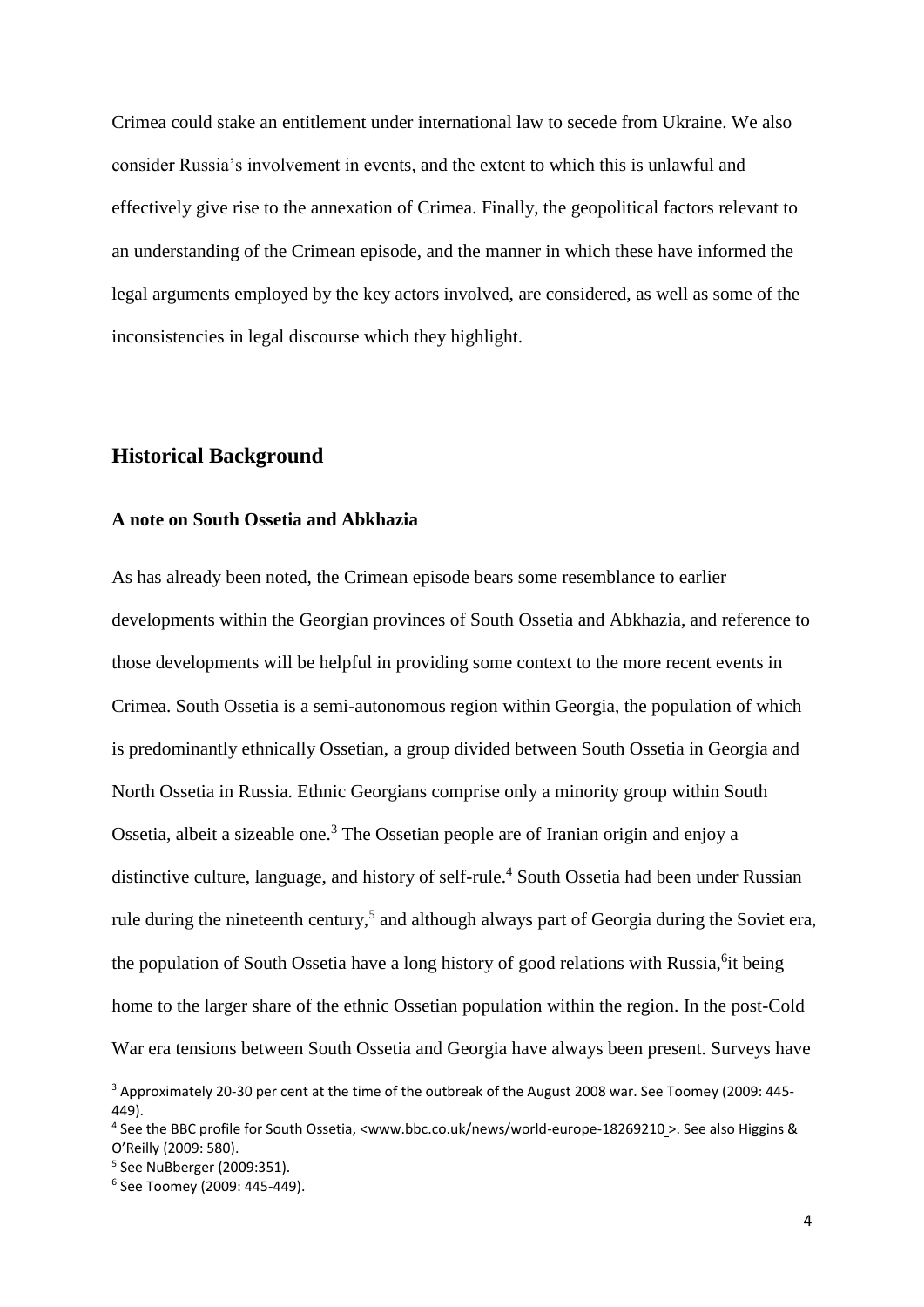revealed significant levels of mutual distrust between Georgians and South Ossetians,<sup>7</sup> and following conflict between South Ossetian and Georgian forces in the early 1990s, a Russian led peacekeeping presence was deployed to South Ossetia.<sup>8</sup> On a number of occasions South Ossetia sought to advance the cause of independence. Having declared its sovereignty in 1990, in a 1992 referendum its population backed independence and from that point South Ossetia effectively functioned de facto independently of Georgian authority, reiterating its independence again on further occasions.<sup>9</sup>

Tensions heightened following Georgian President Saakashvili's push to reassert Georgian sovereignty over South Ossetia, <sup>10</sup> leading to a full-blown war between Georgian and Russian/South Ossetian forces during August 2008.<sup>11</sup> Both sides traded blame for the violence,<sup>12</sup> which ended after five days. South Ossetia's declaration of independence at this time was recognised by Russia, $^{13}$  although heavily condemned by the international community at large which still regards it as de jure part of Georgia.<sup>14</sup>

Like South Ossetia, Abkhazia is a semi-autonomous region within Georgia which has experienced tensions with its parent state.<sup>15</sup> For a long time Abkhazia was an independent territory, before becoming subsumed within first the Osman empire, then from 1810 onwards the Russian empire. Within the Soviet Union, it was initially a separate republic until its integration within Georgia by decree of Stalin in 1931. The Abkhaz people have little in common with either Russia or Georgia, enjoying a distinct culture and language, and being

<sup>7</sup> Higgins & O'Reilly (2009: 568-570).

<sup>8</sup> See Petro (2008: 1528-1533).

<sup>9</sup> For example, in a 2006 referendum, 95 per cent purportedly backed independence. See, eg., 'South Ossetians vote for independence', The Guardian, 13 November 2006

[<sup>&</sup>lt;www.theguardian.com/world/2006/nov/13/russia.georgia>](http://www.theguardian.com/world/2006/nov/13/russia.georgia).

<sup>10</sup> See Chatham (2011: 77-78).

 $11$  For brief details, see Toomey (2009: 450-452).

<sup>12</sup> See Musselman (2010: 322-324); NuBberger (2009: 345-346).

<sup>13</sup> See Higgins & O'Reilly (2009: 571-573).

<sup>14</sup> See Musselman (2010: 325-329).

<sup>15</sup> See the BBC profile for Abkhazia, <www.bbc.co.uk/news/world-europe-18175030> .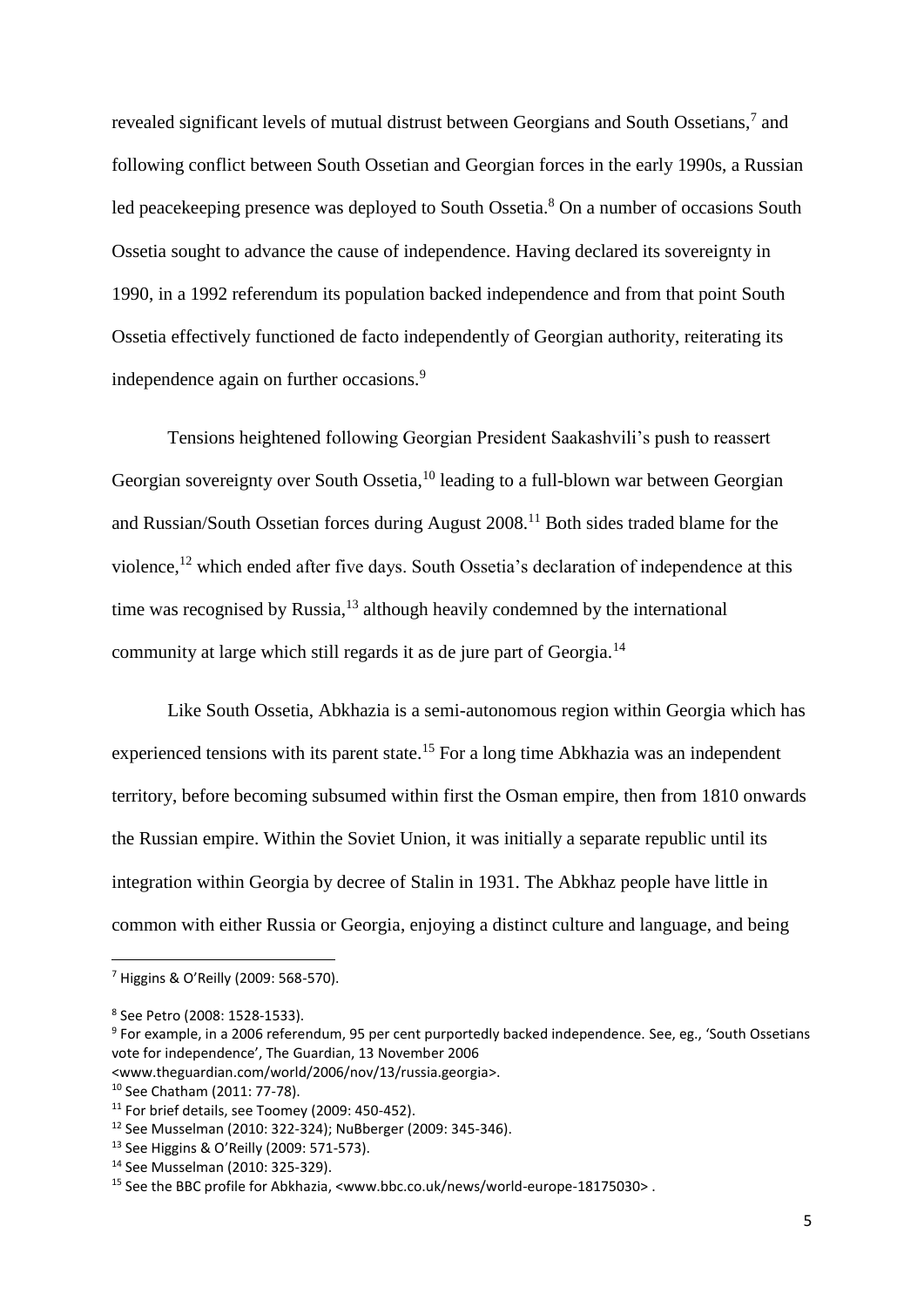adherents of Islam.<sup>16</sup> As the USSR began to dissolve, tensions increased and Abkhazia asserted its independence, conflict breaking out with Georgia in 1992. A Russian brokered agreement restored peace in 1994,<sup>17</sup> although like South Ossetia, Abkhazia has effectively operated as a de facto independent state since. Its status was strengthened in 2008 when conflict in South Ossetia spread to Abkhazia, and Russia recognised Abkhazian independence at the same time that it extended recognition to South Ossetia.

#### **Crimea**

The area comprising present day Crimea has been controlled by various groups throughout its history.<sup>18</sup> For centuries predominantly populated by Crimean Tatars,<sup>19</sup> it came under full Russian control in the late eighteenth century.<sup>20</sup> Crimea remained part of Russia into the Soviet era until it was transferred to the Ukraine in 1954.<sup>21</sup> While the population remained largely Russian, the 1954 transition was mainly symbolic given that both Russia and Ukraine belonged to the same sovereign state, the USSR. While Ukraine remained relatively peaceful as early post-Cold War secessionist conflicts flared up in other ex-Soviet states, including Georgia,<sup>22</sup> Crimea was nonetheless identified as one potential source of tension at that time, one observer noting that, "The Crimea has been specifically referred to as, 'one of the most sensitive regions in South-Eastern Europe'", adding that "there is fear that it will turn into yet

<sup>16</sup> See Davies (1997: 816).

<sup>17</sup> See NuBberger (2009: 361-2).

<sup>18</sup> Wydra (2004: 112).

<sup>19</sup> See Magosi (1996: 172-178).

<sup>20</sup> See Wydra (2004: 112).

<sup>21</sup> See Magosi (1996: 653).

<sup>22</sup> On some of these post-Soviet secessionist conflicts, *see, eg.,* Gaweda & Siddi (2012); Sterio (2013: 130-160) (on Chechnya, South Ossetia, and Abkhazia).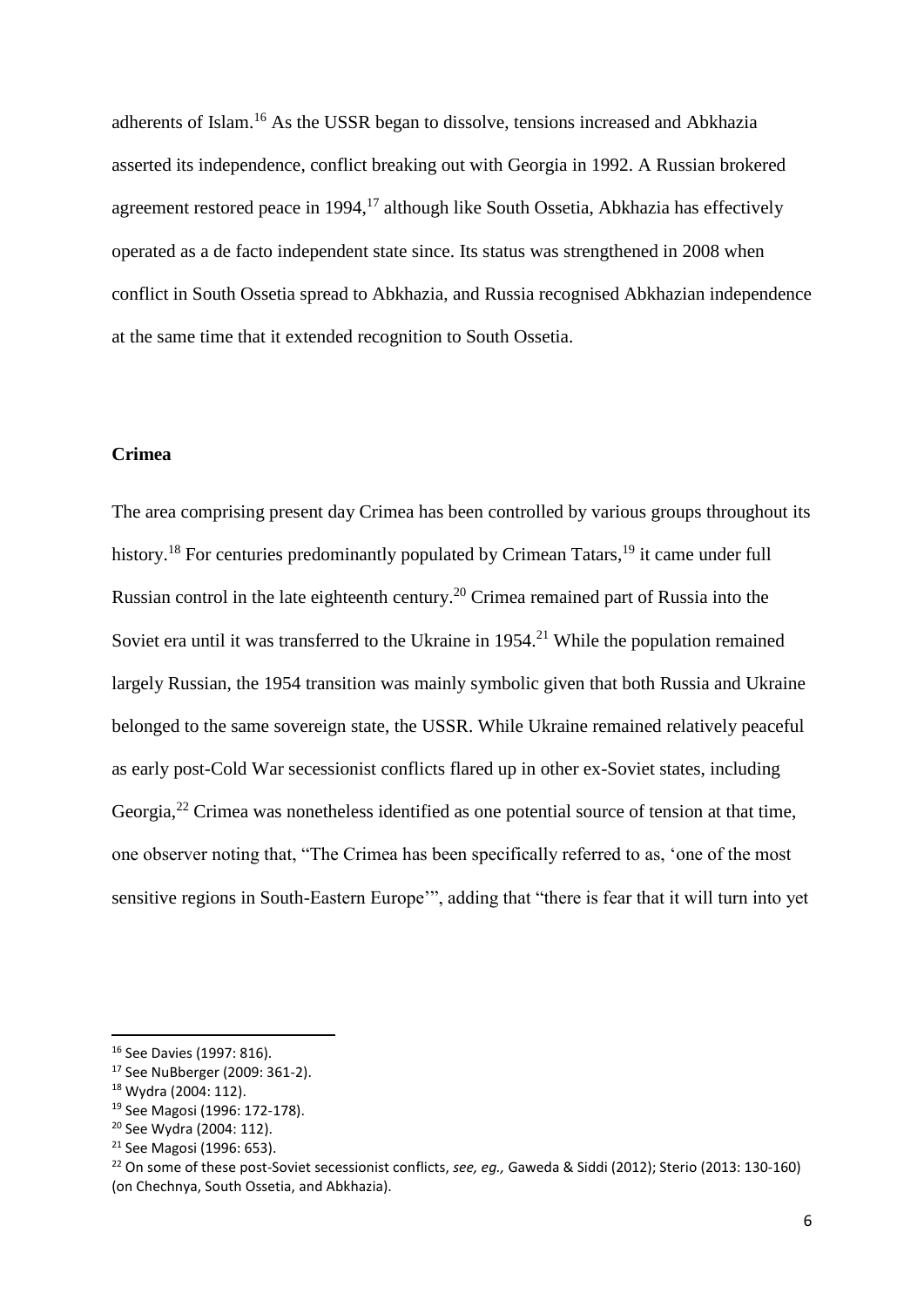another 'hot spot' in the growing list of ethnic conflicts throughout Eastern Europe and the former Soviet Union<sup>"23</sup>

A key factor in the secessionist threat within Crimea has undoubtedly been the existence of a sizeable ethnic Russian population.<sup>24</sup> In the early years of Ukrainian independence post-Cold War, concessions were made to Crimea in respect of political, cultural and economic autonomy,<sup>25</sup> although relative stability prevailed until the events of early 2014. These events have to be understood against the backdrop of East-West tensions in Ukraine. Since the dissolution of the USSR, the country has experienced tensions between its broadly pro-European western regions which demonstrate greater support for Ukraine's attempt to attain membership of the European Union and move the country towards integration within European political structures, such as NATO, and its broadly pro-Russian eastern regions which favour the retention of close relations with Russia.<sup>26</sup>

The so-called 'Euromaidan' movement began in November 2013 with protests against the government of President Viktor Yanyukovych, after he reneged on plans to sign a comprehensive trade agreement with the European Union.<sup>27</sup> Beginning as peaceful protests, the uprisings in the capital, Kiev, intensified in February 2014 and culminated in Parliament's impeachment of President Yanyukovych, his departure from the country, and the installation of an interim government pending new elections.<sup>28</sup> In late February, in response to these developments, seen as designed to reassert efforts to strengthen Ukraine's relations with the

 $\overline{a}$ 

<sup>24</sup> According to the 2001 Ukrainian census, ethnic Russians accounted for 58 per cent of the population of Crimea [<2001.ukrcensus.gov.ua/eng/results/general/nationality/](http://2001.ukrcensus.gov.ua/eng/results/general/nationality/) >. See also Bugajski (2000: 173-175). <sup>25</sup> See Chase (1996: 223); Wydra (2004: 121-129). See also Sasse (2002).

<sup>23</sup> Chase (1996: 220).

<sup>&</sup>lt;sup>26</sup> See, eg., White, McAlister & Feklyunina (2010). On ethnic and national identity more generally within post-Soviet Ukraine, see Liber (1998); Nemyria (1999).

<sup>27</sup> 'Ukraine rally over EU agreement delay', BBC News Online, 25 November 2013 [<www.bbc.co.uk/news/world-europe-25083801](http://www.bbc.co.uk/news/world-europe-25083801) >.

<sup>&</sup>lt;sup>28</sup> See 'Ukrainian MPs vote to oust President Yanyukovych', BBC News Online, 24 February 2014 [<www.bbc.co.uk/news/world-europe-26304842](http://www.bbc.co.uk/news/world-europe-26304842) >. On the sequence of events leading up to Crimea's incorporation within Russia, see Smith & Harari (2014: 1). In new presidential elections held on 25 May 2014, Petro Poroshenko was elected as Ukraine's President.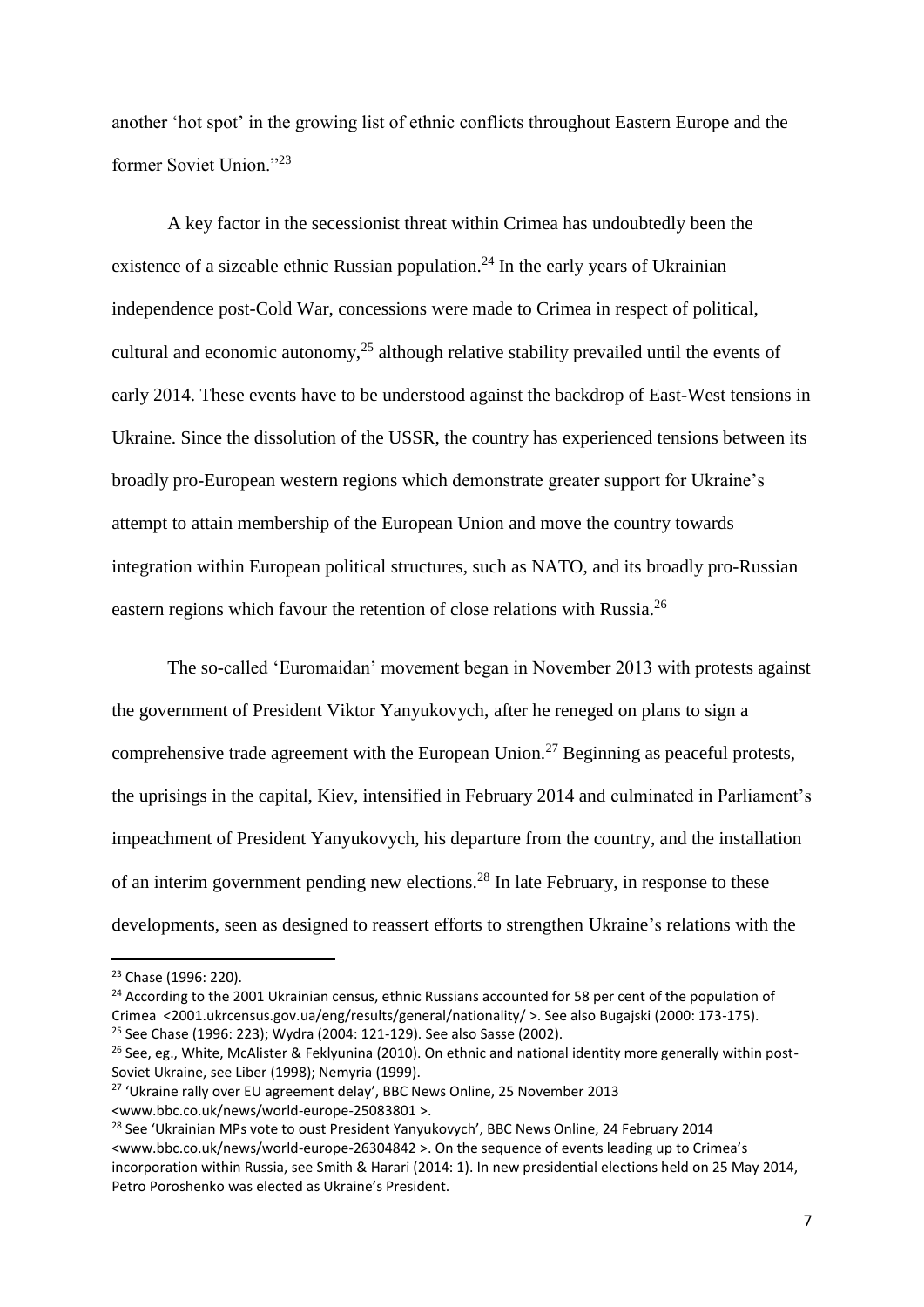EU, pro-Russian armed groups occupied and took control of Crimea. On 6th March Crimea's Parliament approved the holding of a referendum which would give citizens the option of union with Russia or enhanced autonomy.<sup>29</sup> In that referendum, a reported 96 per cent backed union with Russia,<sup>30</sup> and two days later the Kremlin proclaimed Crimea part of Russia, President Putin placing much emphasis upon their historic links.<sup>31</sup> The Kiev government, the EU, US and other major international actors regarded the action as unlawful,  $32$  and Russia was suspended from the G8.<sup>33</sup> UN Security Council condemnation of the action was only prevented by Russia's exercise of its power of veto,<sup>34</sup> while the UN General Assembly (by a vote of 100 to 11 with 58 abstentions) called upon states not to recognize any change in Crimea's status. <sup>35</sup> Factually, the incorporation of Crimea within Russia is a fait accompli, although it also sparked off a wave of secessionist pressures within Eastern Ukraine as large swathes of areas with large ethnic Russian populations, Donetsk and Luhansk, fell under the control of armed separatist groups sympathetic to Russia.<sup>36</sup> These areas have subsequently held referendums on their future status,<sup>37</sup> which remains unresolved amidst continued armed conflict.

<sup>29</sup> See Shuster (2014: 20-25).

<sup>30</sup> 'Crimea referendum: Voters 'back Russia union', BBC News Online, 16 March 2014 [<www.bbc.co.uk/news/world-europe-26606097](http://www.bbc.co.uk/news/world-europe-26606097) >.

<sup>&</sup>lt;sup>31</sup> Putin stated that, "Everything in Crimea speaks of our shared history and pride...In people's hearts and minds, Crimea has always been an inseparable part of Russia." See President Putin's Speech of 18 March 2014, available at the Kremlin website, [<eng.kremlin.ru/news/6889](http://eng.kremlin.ru/news/6889) >.

<sup>&</sup>lt;sup>32</sup> See, eg., 'Ukraine Crisis: Russia isolated in UN Crimea vote', BBC News Online, 15 March 2014 [<www.bbc.co.uk/news/world-europe-26595776>](http://www.bbc.co.uk/news/world-europe-26595776).

<sup>&</sup>lt;sup>33</sup> See 'G8 suspends Russia for annexation of Crimea', The Telegraph, 24 March 2014 [<www.telegraph.co.uk/news/worldnews/europe/russia/10720297/G8-suspends-Russia-for-annexation-of-](http://www.telegraph.co.uk/news/worldnews/europe/russia/10720297/G8-suspends-Russia-for-annexation-of-Crimea.html)[Crimea.html](http://www.telegraph.co.uk/news/worldnews/europe/russia/10720297/G8-suspends-Russia-for-annexation-of-Crimea.html) >.

<sup>&</sup>lt;sup>34</sup> UN Doc. S/2014/189; UN Doc. S/PV.7138. 13 members of the Council backed the condemnatory resolution, China abstaining.

<sup>&</sup>lt;sup>35</sup> GA Res 68/262. See also UN Doc. GA/11493.

<sup>&</sup>lt;sup>36</sup> See, eg., 'Pro-Russian rebels vow to take control of infrastructure across Donetsk region', The Guardian, 14 April 2014 [<www.theguardian.com/world/2014/apr/14/ukraine-deadline-pro-russian-rebels-passes](http://www.theguardian.com/world/2014/apr/14/ukraine-deadline-pro-russian-rebels-passes) >.

<sup>&</sup>lt;sup>37</sup> 'Ukraine rebels hold referendums in Donetsk and Luhansk', BBC News Online, 11 May 2014 [<www.bbc.co.uk/news/world-europe-27360146 >](http://www.bbc.co.uk/news/world-europe-27360146).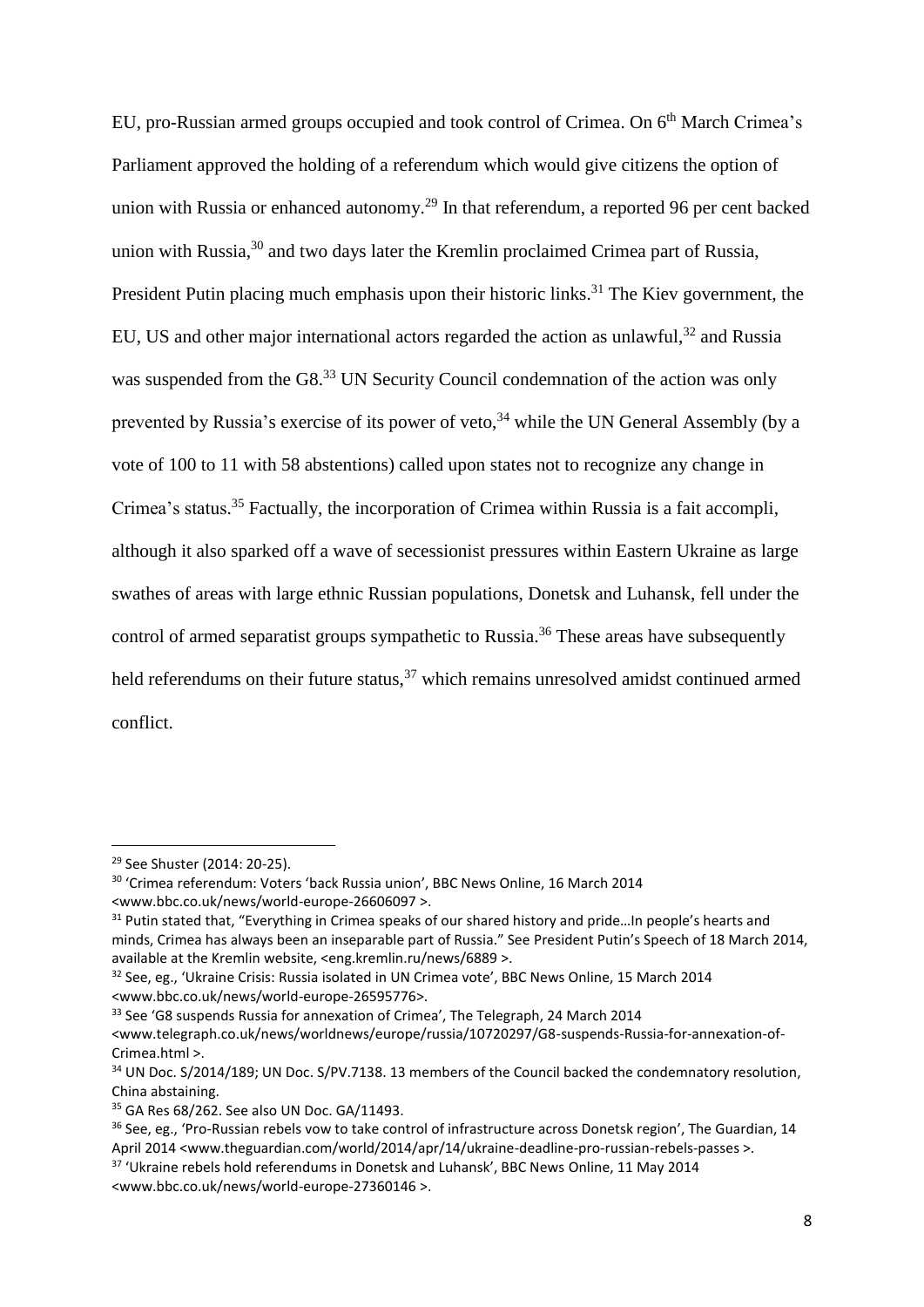## **The Case for Secession or Irredentism**

Secession has been defined as "the effort of a group or section of a state to withdraw itself from the political or constitutional authority of that state."<sup>38</sup> There has been a tendency to apply the term "secession" to those instances in which territorial entities break away from their parent state and assert their independent statehood.<sup>39</sup> Where a territorial entity breaks away from its parent state in order to join another state – usually with which it shares ethnic, national, religious or linguistic characteristics and/or a strong historical connection – that process is generally considered an instance of irredentism. That Crimea has purported to form a union with Russia – unlike Abkhazia and South Ossetia, which have declared their own independent statehood – might suggest that the latter term is more suited to its treatment within the present discussion. However, it is contended that framing consideration of the Crimean episode within the parameters of discourse on secession is appropriate for two principal reasons. First, "secession" implies a breaking off from an existing territorial relationship. While it may result in independence, it can also serve as a precursor to union with another state. Indeed, some international lawyers have defined secession to encompass such an outcome.<sup>40</sup> The legal principles which govern secession are therefore equally applicable to processes resulting in entities breaking away from one state and joining another. Second, there has been very little treatment of irredentism as a separate legal concept,  $41$ probably owing largely to the fact that there have been so few situations in which a territorial unit seeks union with another state as opposed to outright independence.

There is a considerable degree of consensus that while international law does not explicitly prohibit secession by entities within existing states, nor does it provide any general

 $\overline{a}$ 

<sup>38</sup> *Reference re Secession of Quebec*, 2 *SCR* [1998] 217, at para.83.

<sup>&</sup>lt;sup>39</sup> See, eg., above, where the decision goes on to define secession as a process directed towards the achievement of independent statehood on the part of the seceding entity.

<sup>40</sup> See, eg., Dugard & Raic (2006: 101-102).

<sup>41</sup> For discussion, however, in the context of Somalia, Germany and Cyprus, see Musgrave (1997: 211-229).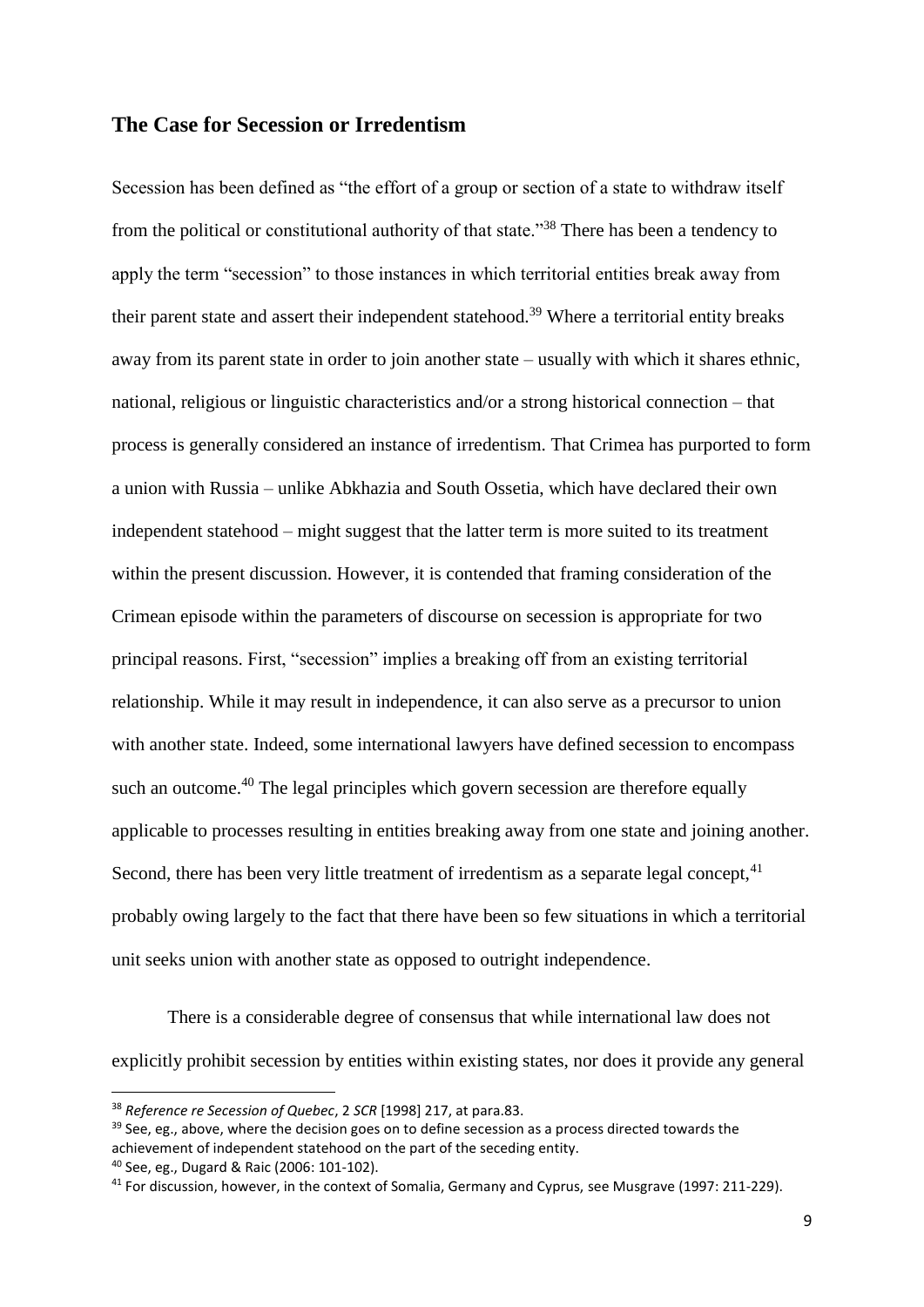right of secession.<sup>42</sup> Where secession takes place with the consent of the state which is losing a part of its territory– as for example occurred when South Sudan seceded from Sudan<sup>43</sup> – there is no great difficulty in legal terms. However, where secession is attempted against the will of the parent state it becomes necessary from a perspective of legitimacy to base this in some normative legal principles, not least in order to generate international recognition of the new arrangements. The limited international recognition of Crimea's absorption within Russia, <sup>44</sup> and of Abkhaz and South Ossetian independence, <sup>45</sup> suggests that the legal basis for these actions is considered lacking.

States have approached non-consensual secession cautiously.<sup>46</sup> As Jaber has noted, "although states have consistently upheld the right to secession where it is the product of a consensual arrangement with the state, they have generally not accepted unilateral secessions that violate the territorial integrity of independent states."<sup>47</sup> Furthermore, it has been suggested that the "historical criteria for international recognition of claims of secession include the approval of the state from which the entity in question is seceding, the degree of repression within the larger state, historical claims of independence, the extent to which the seceding region has exhausted possibilities of a negotiated settlement of its disputes, the ability of the new state to maintain internal order and defend its borders, and the extent to which secession would be destabilizing."<sup>48</sup>The case of Bangladesh appears to have been the only instance in which a seceding entity has been given the legitimation of international

<sup>48</sup> Chase (1996: 232).

<sup>42</sup> See, eg., *Quebec* decision, paras.111-112.

<sup>43</sup> For discussion, see Sheeran (2011); Vidmar (2011-12).

<sup>44</sup> As of April 2014, Crimea had only been recognised as part of Russia by Afghanistan, Cuba, Nicaragua, North Korea, Syria, and Venezuela.

<sup>&</sup>lt;sup>45</sup> Abkhazia and South Ossetia are only recognised as independent states by Russia, Nicaragua, Venezuela, and Nauru.

<sup>46</sup> See Halperin & Scheffer (1992: 13-16); Crawford (2006: 388-391).

<sup>47</sup> Jaber (2011: 934). See also Crawford (1998). Orakhelashvili (2008: 1) notes that even in the early post-Cold War era, where 21 new states rapidly came into existence, the principle that no entity may secede without the consent of its parent state retained validity.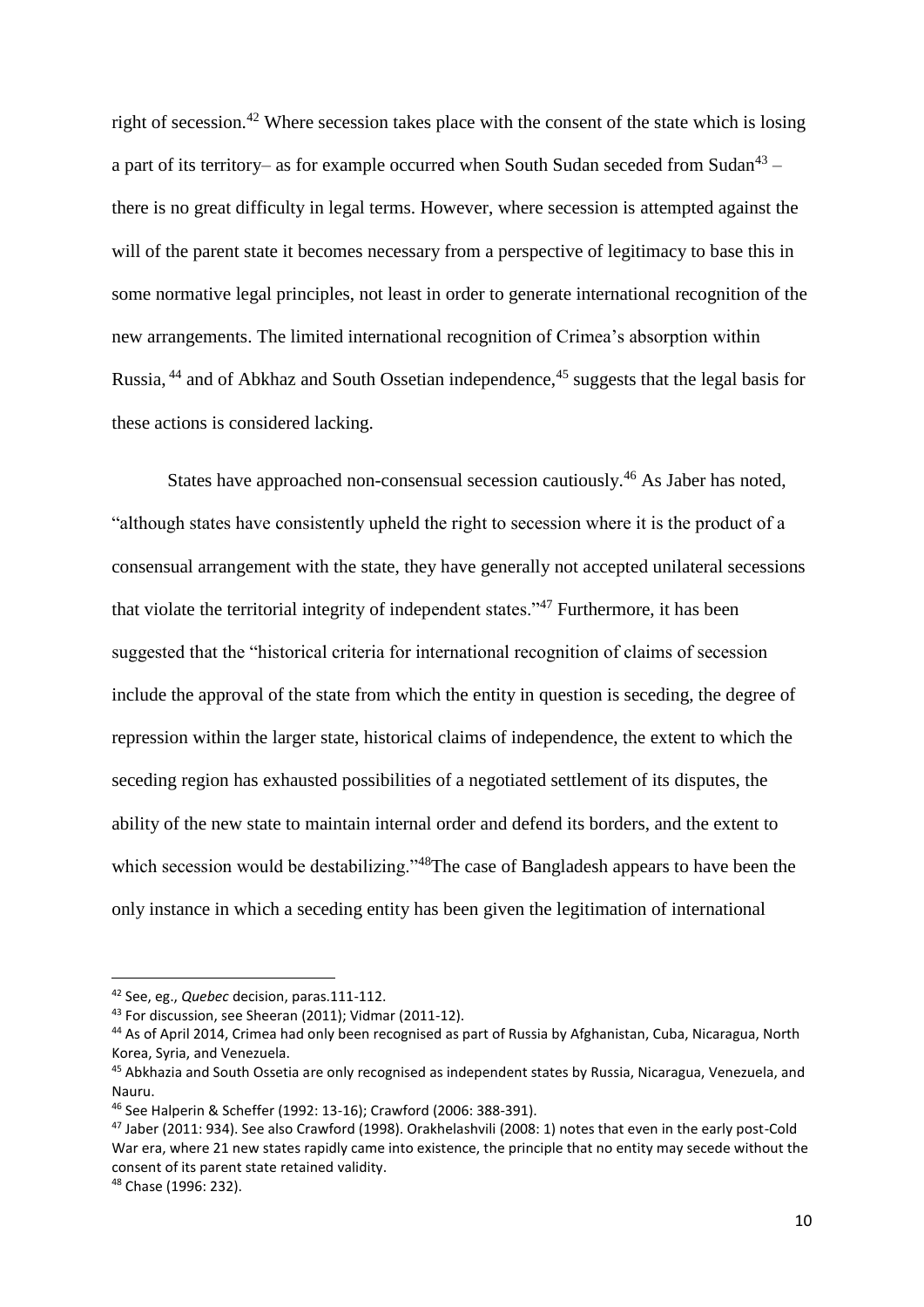recognition against the will of the parent state,  $49$  although a more recent precedent might be found in respect of the large number of states to have recognized Kosovo.<sup>50</sup>

From the standpoint of international law, the starting point from which attempts to identify norms which might legitimate acts of secession might be made has usually been the principle of self-determination.<sup>51</sup> Indeed, Russia sought to legitimise Crimea's secession from Ukraine by reference to the principle of external self-determination.<sup>52</sup> Whereas the principle's 'internal' dimension effectively refers to the right of a state's population to determine their own political system and form of government, <sup>53</sup> 'external' self-determination concerns the process by which a territorial unit removes itself from the sovereign authority of its parent state, whether by seceding to form a newly independent state or through union with another state. Although its philosophical and political origins can be traced much earlier.<sup>54</sup> selfdetermination as a legal principle was developed through a series of UN General Assembly resolutions.<sup>55</sup> It was at least initially conceived as a principle applicable to the decolonisation process in the post-World War Two period,<sup>56</sup> and has been recognised by the ICJ as "one of the essential principles of contemporary international law."<sup>57</sup> The initial focus on decolonisation was evident in the language of General Assembly resolutions 1514 and 1541, the former being proclaimed a "declaration on the granting of independence to colonial

<sup>49</sup> For discussion, see Buchheit (1978: 198-214); Meadwell (1999); Jaber (2011: 939-40); Nanda (1980).

<sup>&</sup>lt;sup>50</sup> 108 UN Member States had recognised Kosovo as of 15<sup>th</sup> April 2014. For references to their various declarations of recognition, *see* [<www.kosovothanksyou.com/>](http://www.kosovothanksyou.com/). The literature on Kosovo is voluminous. The more detailed treatments include Orakhelashvili (2008); Koeck, Horn & Leidenmuehler (2009); Weller (2009); Summers (2011).

<sup>&</sup>lt;sup>51</sup> The long history of the idea of self-determination is beyond our present scope. For an overview, see Summers (2007: 83).

<sup>&</sup>lt;sup>52</sup> See, eg., UN Doc. S/PV.7144, at 8; UN Doc. A/68/PV.80, at 3, for Russian statements to this effect. These are detailed in Christakis (2015).

<sup>&</sup>lt;sup>53</sup> On the nature of internal self-determination, see Halperin & Scheffer (1992: 16-20); Summers (2013); *Quebec* decision, paras.17, 33-39.

<sup>54</sup> See Musgrave (1997: 15-31); Summers (2007).

<sup>55</sup> See GA Res. 1514 (1960); GA Res 1541 (1960); GA Res 2625 (1970).

<sup>56</sup> See, eg., Halperin & Scheffer (1992: 20-25); Cassese (1995: ch3); Crawford (2006: 107-131).

<sup>57</sup> *East Timor (Portugal* v *Australia)*, ICJ Rep, 1995, 91, at para.29. For further discussion of self-determination's consideration by the ICJ, see Musgrave (1997: 77-90).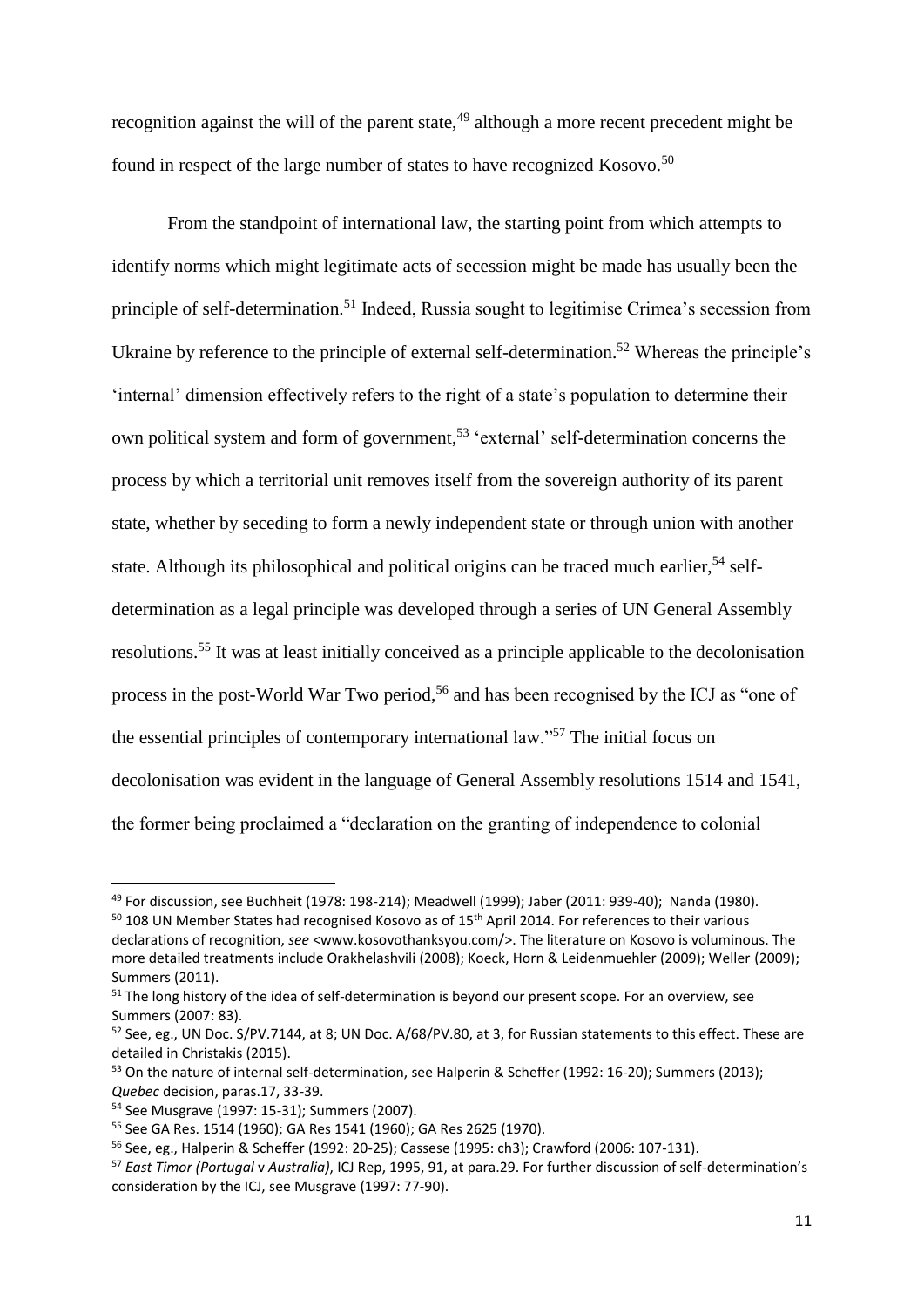countries and peoples" and requiring immediate steps to confer independence on trust and non-self governing territories.<sup>58</sup> Clearly, any right to self-determination restricted to colonial peoples would be of no relevance to the populations of Crimea, Abkhazia or South Ossetia as they do not constitute colonial entities. However, although some scholars consider selfdetermination to have no application outside of the colonial context,<sup>59</sup> there is a considerable degree of support for its relevance in a wider context. Such an understanding of its scope is largely based upon an interpretation of the so-called 'saving clause' of the Friendly Relations declaration of the UN General Assembly, which provides that:

Nothing in the foregoing paragraphs shall be construed as authorizing or encouraging any action which would dismember or impair, totally or in part, the territorial integrity or political unity of sovereign and independent States conducting themselves in compliance with the principle of equal rights and selfdetermination of peoples as described above and thus possessed of a government representing the whole people belonging to the territory without distinction as to race, creed, or colour.'<sup>60</sup>

While beginning with a presumption against the dismemberment or impairment of the territory of an existing state, the latter part of the provision has been taken to suggest that where a state in a non-colonial setting does not afford equal protection or representation to all of its citizens, then in certain defined circumstances a sufficiently disadvantaged group within that state may have a right of 'remedial' secession. Effectively, because it has been unable to exercise a right of internal self-determination through adequate participation and representation within the state's political structures, the right to self-determination can only be exercised externally through an act of "divorce" from the state; secession. While there is

 $\overline{a}$ 

<sup>&</sup>lt;sup>58</sup> Para.5. Resolution1541 defined with greater clarity the obligations imposed by resolution 1514. 59 See, eg., Buchheit (1978: 87), who argues that "The history of United Nations practice lends substantial support to the thesis that the principle of self-determination…is primarily a vehicle for decolonization, not an authorization of secession."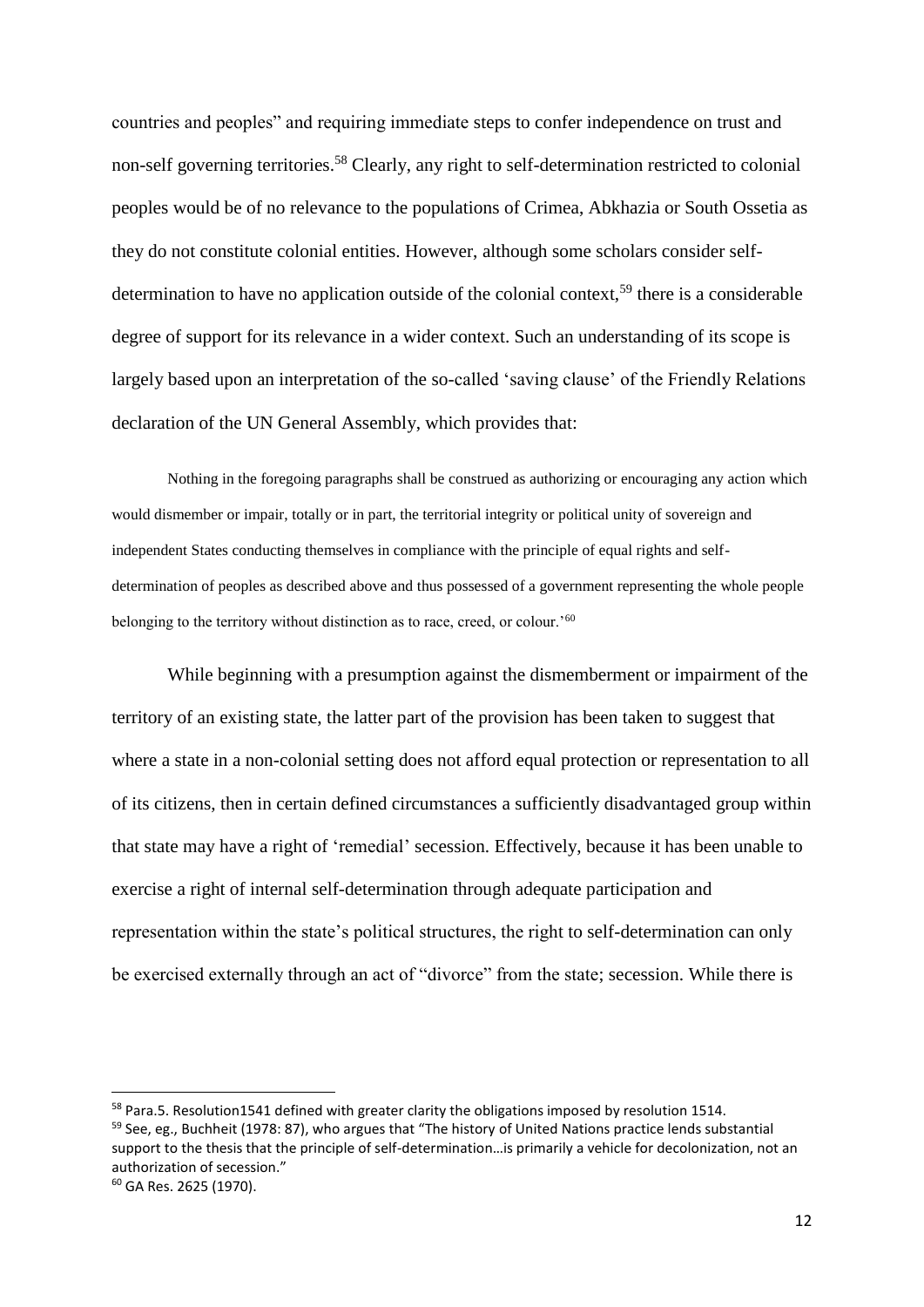some support for such a view, <sup>61</sup> there is no clear consensus upon this matter, <sup>62</sup> although it is suggested that support for 'remedial secession' has grown in recent times.<sup>63</sup> Without clearly defined criteria, there is obviously a danger that acknowledging a right to secede opens the door to a broad range of claims from various dissatisfied minority groupings. The main areas of debate concern the form of action on the part of the parent state which will give rise to a right of secession for an oppressed group, and who constitutes a 'people' capable of exercising such a right.

While self-determination is stated within the various instruments to be a right of "peoples", there is no universal definition as to who constitutes a "people" for such purposes. Resolution 2625 itself makes reference to "race, creed, or colour" as characteristics of a people, and those attempts that have been made to define the term "peoples" for selfdetermination purposes have tended to make reference to a group's shared ethnicity, language, religion, historical tradition, culture or territorial connection.<sup>64</sup> A UNESCO definition set out seven shared characteristics of a people, including a common historical tradition, racial or ethnic identity, cultural homogeneity, linguistic unity, and religious or ideological affinity.<sup>65</sup> Similar criteria were outlined by the International Commission of Jurists in the context of Bangladesh's secession from Pakistan.<sup>66</sup> It is further suggested that to qualify as a "people" a group should satisfy both objective and subjective elements: that it objectively shares a

<sup>61</sup> See, eg., *Quebec* decision, paras. 111-139. The content of the 'saving clause' was also reiterated by the Vienna Declaration of 1993. See *World Conference on Human Rights, Vienna Declaration and Programme of Action*, UN Doc. A/CONF.157/23, para.2.

<sup>62</sup> For a critique of the doctrine of remedial secession, see Del Mar (2013: 79). See also Hilpold (2009: 55). <sup>63</sup> Weller (2008: 59).

<sup>64</sup> See, eg., McCorquodale (1994: 866)*;* Knop (2002).

<sup>&</sup>lt;sup>65</sup> International Meeting of Experts on Further Study of the Concept of the Rights of Peoples, convened by UNESCO, Paris 27-30 November 1989, SHS 89/CONF.602/7, para. 23. The other characteristics listed were territorial connection and common economic life.

<sup>66</sup> Secretariat of the International Commission of Jurists (1972: 70).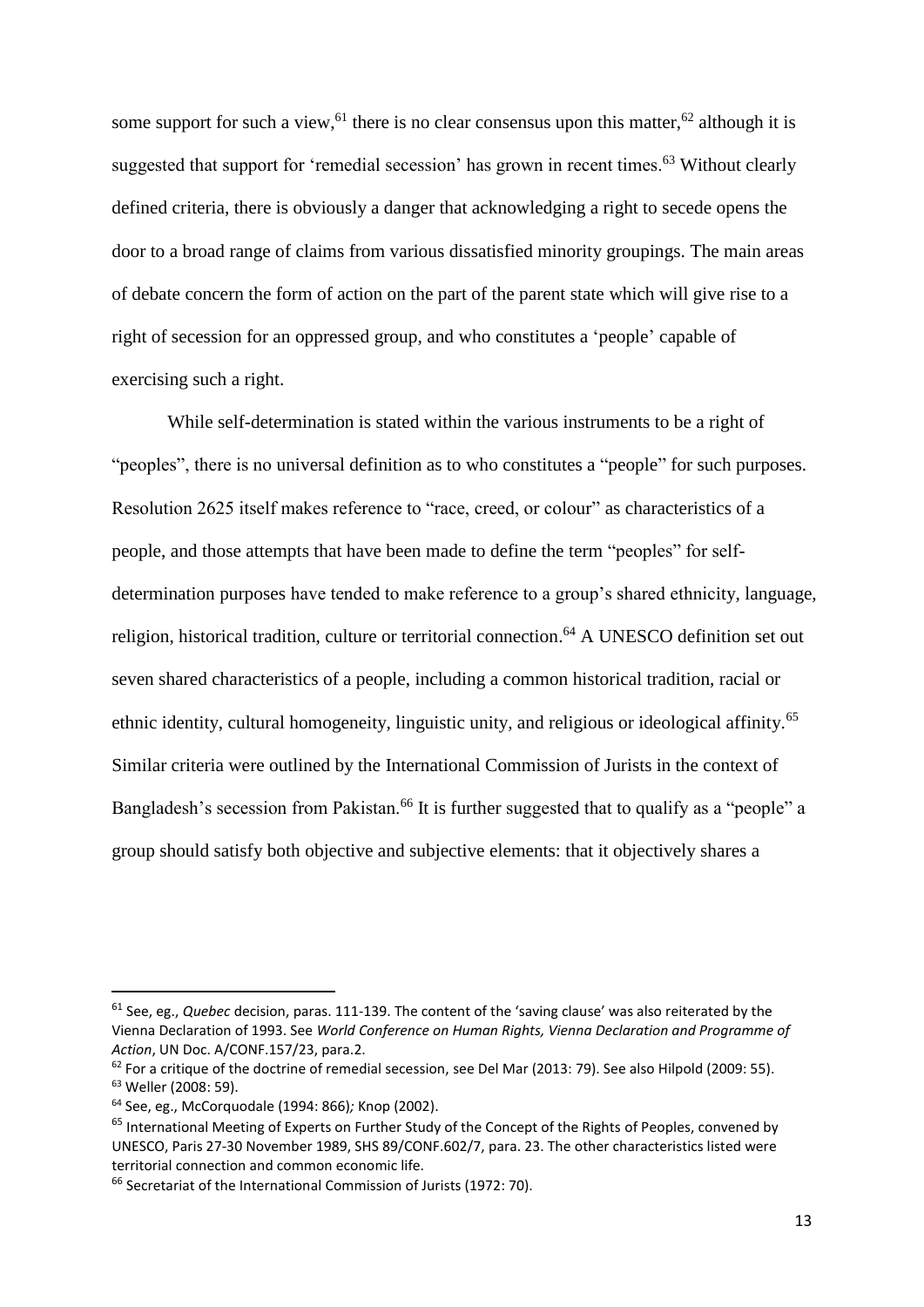number of the characteristics mentioned above, and that it subjectively considers itself to be a people.<sup>67</sup>

Categorizing the population of Crimea as a "people" in accordance with such criteria is problematic. While Ethnic Russians comprise a clear majority of the territory's population according to the most recent census (58 per cent), Ukrainians and Tatars comprise sizeable proportions also (24 per cent and 12 per centrespectively),<sup>68</sup> and it is difficult to speak of any single homogenous group of people which overwhelmingly represents the identity of Crimea. It could be said that more than one "people" inhabit Crimea. There are significant divisions in terms of national identity and language. Any purported assertion of a right to external selfdetermination is also being largely advanced by the Ethnic Russian population, which cannot alone represent the population of Crimea at large.<sup>69</sup> This is in marked contrast to, say, the situation in Kosovo where Kosovar Albanians accounted for 90 per cent of the province's population at the time of its declaration of independence from Serbia. That 96 per cent of those voting in the March 16<sup>th</sup> referendum purportedly backed secession from the Ukraine is of little consequence given doubts over the reliability of the poll, disputes over the actual turnout and that those groups opposed to secession seem to have boycotted the referendum in large numbers.<sup>70</sup> Similar difficulties apply to attempts to categorise the populations of Abkhazia and South Ossetia as "peoples" for the purposes of assessing their earlier attempts to secede from Georgia. Until relatively recently, ethnic Georgians were the largest single population group in Abkhazia, $^{71}$  and while their numbers have declined considerably since the outbreak of conflict, ethnic Abkhazs only account for just over half of the territory's

<sup>67</sup> Sterio (2013: 16-18).

<sup>68</sup> 2001 Ukrainian Census.

 $69$  The issue of determining the existence of a 'people' for self-determination purposes is even more problematic in the cases of Donetsk and Luhansk, where ethnic Russians account for a minority of the population as a whole, and the ethnic Ukrainian share of the population is considerably larger than in Crimea.  $70$  See, eg., 'Crimea's referendum was a sham display of democracy', The Guardian, 17 March 2014

[<sup>&</sup>lt;www.theguardian.com/commentisfree/2014/mar/17/crimea-referendum-sham-display-democracy-ukraine>](http://www.theguardian.com/commentisfree/2014/mar/17/crimea-referendum-sham-display-democracy-ukraine).  $71$  According to 1989 census figures, available on the Government of Abkhazia website, [<abkhazia.gov.ge/index.php?lang\\_id=ENG&sec\\_id=42](http://abkhazia.gov.ge/index.php?lang_id=ENG&sec_id=42) >.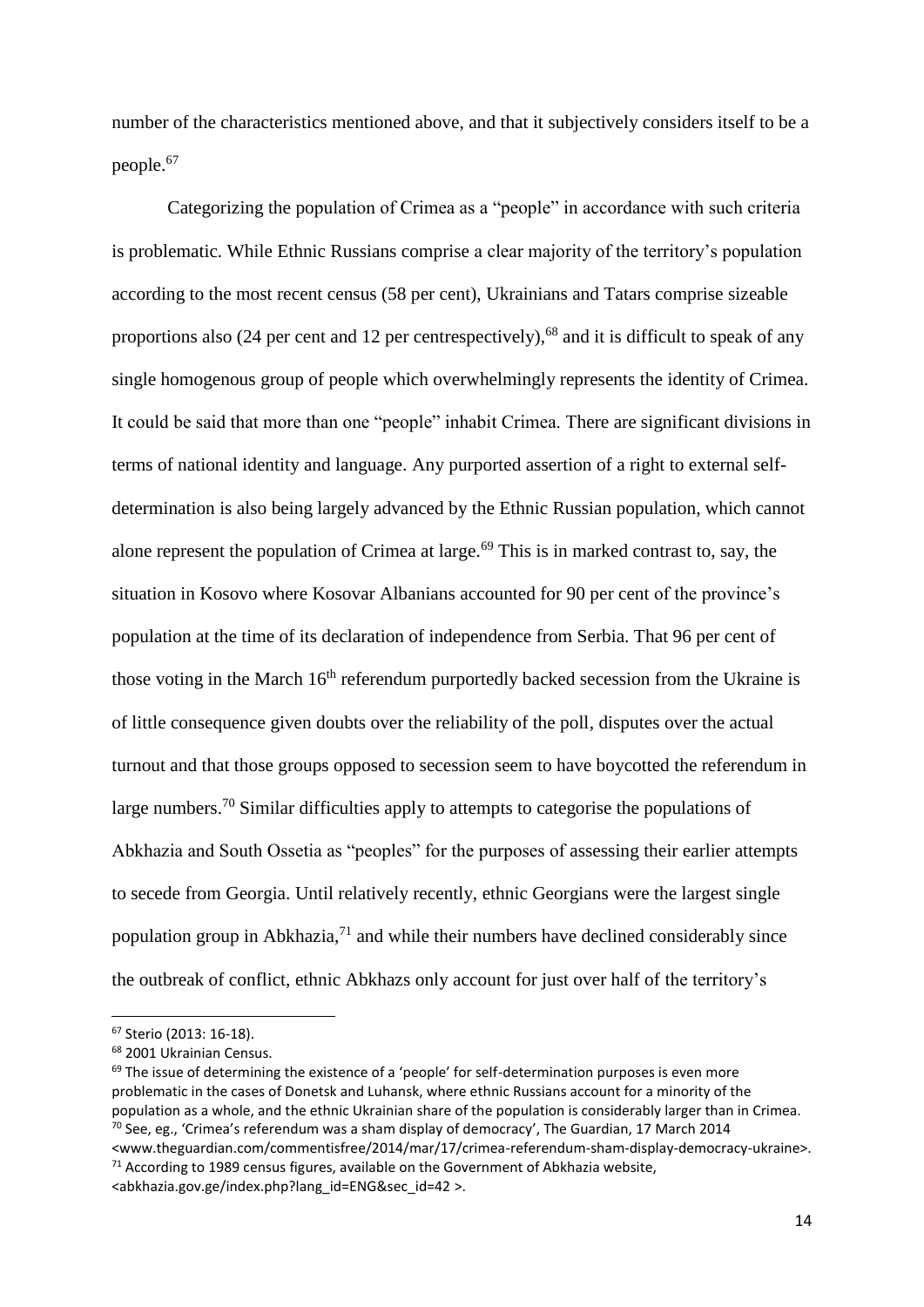population, Georgians forming the second largest group, and Armenians the third.<sup>72</sup> Although larger, the ethnic Ossetian population of South Ossetia only accounted for an estimated 67 per cent of the territory's population at the time of its purported secession in 2008, ethnic Georgians still then representing a sizeable 25 per cent of the overall population.<sup>73</sup>

Notwithstanding serious doubts over whether there existed 'peoples' capable of exercising a right of secession in the cases of Crimea, South Ossetia and Abkhazia, it is unlikely that the circumstances necessary for any such right to have become exercisable had arisen. Any right to remedial secession generally arises only in extreme circumstances. A group exercising it must be able to point to severe instances of human rights abuses or acts of oppression directed against them by state authorities.<sup>74</sup> Cassese argues that secession might be warranted where, "[T]he central authorities of a sovereign state persistently refuse to grant participatory rights to a religious or racial group, grossly and systematically trample upon their fundamental rights, and deny the possibility of reaching a peaceful settlement…there must be gross breaches of fundamental human rights."<sup>75</sup> Similarly, Weller suggests that a right of remedial secession will arise "where the central government persistently and systematically represses a territorially organised, and perhaps also constitutionally recognised, segment of the population…" or subjects that group to "persistent and discriminatory exclusion from governance."<sup>76</sup> In the Quebec case, the Canadian Supreme Court envisaged a possible right of secession in circumstances where a group is "subject to alien subjugation, domination or exploitation."<sup>77</sup> It is very difficult to establish the existence of such circumstances in respect of the treatment of Crimea's population by Ukrainian authorities, or

 $\overline{a}$ 

<sup>&</sup>lt;sup>72</sup> According to the 2011 Abkhazian census. See [<unpo.org/members/7854](http://unpo.org/members/7854) >.

<sup>&</sup>lt;sup>73</sup> See, eg., Permanent Committee on Geographical Names for British Official Use, Georgia: a toponymic note concerning South Ossetia [<www.pcgn.org.uk/Georgia%20-%20South%20Ossetia-Jan07.pdf>.](http://www.pcgn.org.uk/Georgia%20-%20South%20Ossetia-Jan07.pdf%3e.)

<sup>74</sup> See, eg., Cassese (1995: 119-120); Ryngaert & Griffisen (2009: 575-576); Jaber (2011: 934-940).

<sup>75</sup> Cassese (1995: 119-120). See also Knop (2002: 74).

<sup>76</sup> Weller (2008: 59).

<sup>77</sup> *Quebec* decision, paras.113-114.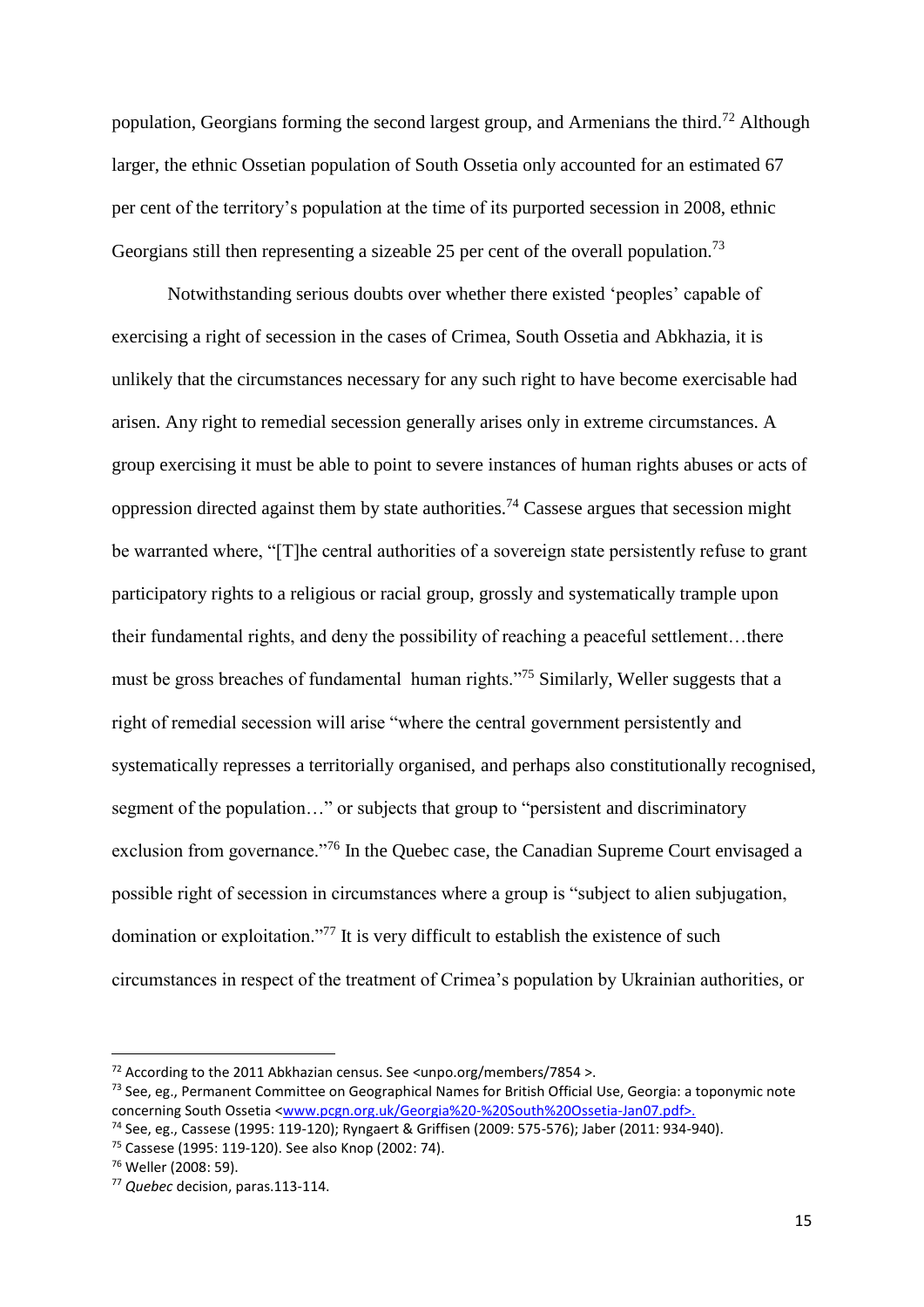Georgia's treatment of the South Ossetian and Abkhaz populations.<sup>78</sup> Certainly any parallels with Kosovo are far-fetched.

Although there have been claims of violence directed against ethnic Russians within Ukraine and legitimate fears over the safety of Russian groups as a result of a surge in Ukrainian nationalism which underpinned the removal of the official status enjoyed by minority languages in Ukraine,<sup>79</sup> it is difficult to place this on any comparable plane to those events which took place in Kosovo during the late 1990s.<sup>80</sup> Notwithstanding President Putin's invocation of pressures placed upon Russians and the "Kosovo precedent", $81$  as one commentator has noted "comparison [of Kosovo] with Crimea is strained. Kiev's rule is not as brutal as Belgrade's."<sup>82</sup>

Furthermore, the western response to events in Kosovo during 1999 – when NATO conducted military strikes against Serbian targets – was concerned solely with the alleviation of humanitarian suffering.<sup>83</sup> In sharp contrast, Russian intervention in the Ukraine furthered the objective of the acquisition of Crimea, undermining any apparently humanitarian objective. Russia's own treatment of sections of the Crimean population has also been heavily criticised on human rights grounds.<sup>84</sup>

## **Intervention leading to Secession and Annexation**

<sup>78</sup> See, eg., NuBberger (2009: 355-358); Sterio (2013: 149-152).

<sup>79</sup> See Quigley (2014).

<sup>80</sup> On atrocities in Kosovo, see, eg., O'Neill (2002: 21-35); Independent International Commission on Kosovo (2000: 33-83). For comparison of Crimea and Kosovo, see Malyarenko & Galbraith (2013).

<sup>81</sup> Speech of 18 March 2014.

 $82$  Chesterman (2014: 2). See also Smith & Harari (2014: 26); Malyarenko & Galbraith (2013: 918).

<sup>83</sup> Although, for speculation as to ulterior motives on the part of intervening states, see Pinter (2000); Ali (2000). Significantly, Kosovo's purported secession from Serbia came several years later and took the form of a proclamation of independent statehood.

<sup>84</sup> See Human Rights Watch (2014).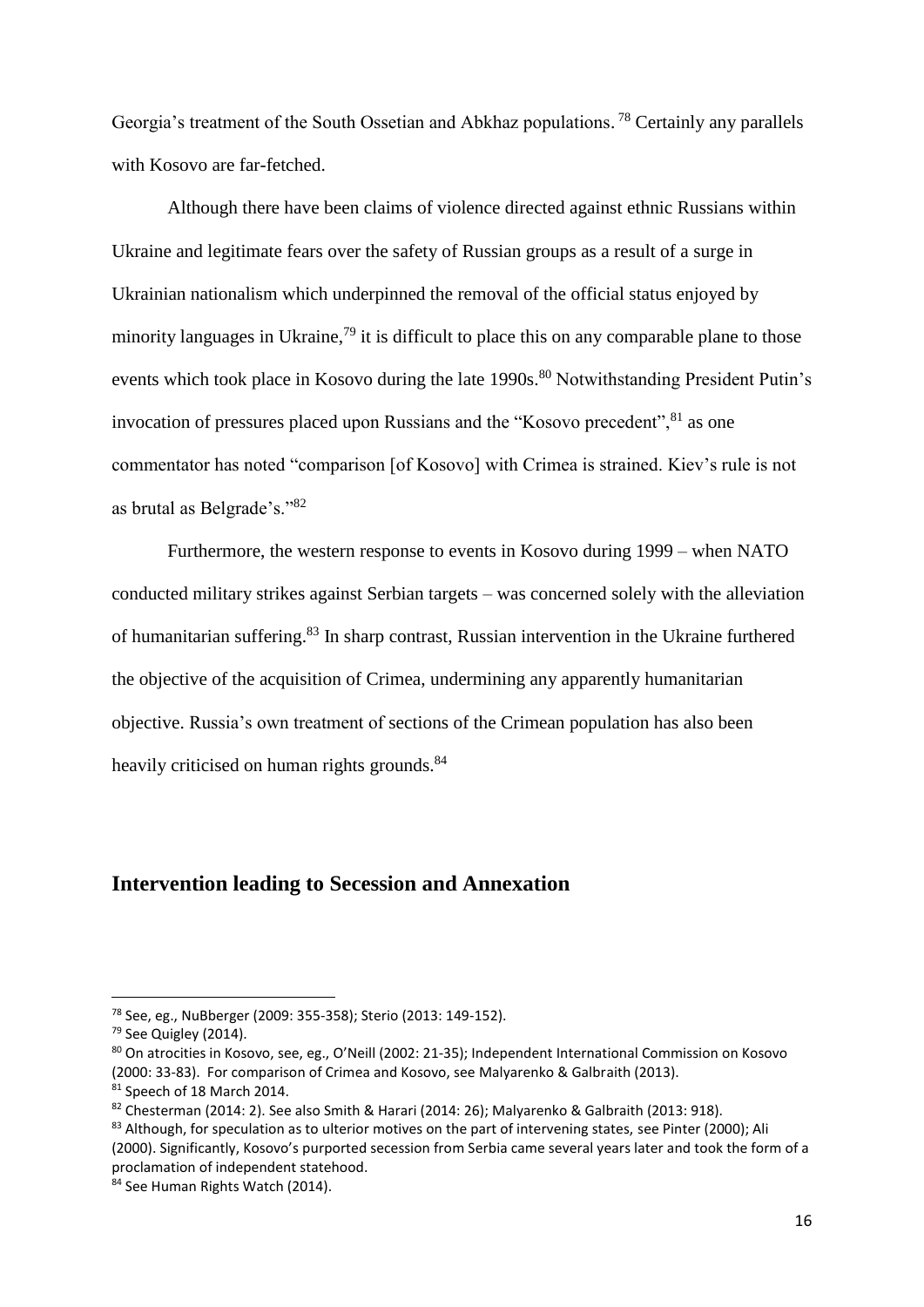Although any right of secession in international law arises only in narrowly circumscribed circumstances, at the same time there is no prohibition upon acts of secession as such. This much was confirmed by the ICJ in its advisory opinion upon the legality of Kosovo's declaration of independence.<sup>85</sup> Where secession arises in opposition to the will of the parent state, the response of the international community is central to legitimising or condemning the resulting state of affairs. Secession, or irredentism, is all the more controversial where it takes place against a backdrop of external intervention, as this serves to undermine what may otherwise be considered a lawful action. There is considerable support in international law for the principle that states are obliged to withhold recognition from territorial changes which are brought about by breaches of international legal norms, the so-called doctrine of collective non-recognition.<sup>86</sup> This point was arguably made clear in the ICJ's advisory opinion in the Kosovo case, where in relation to declarations of independence it noted that, "Illegality attached to [some other] declarations of independence…stemmed not from the unilateral character of these declarations as such, but from the fact that they were, or would have been, connected with the unlawful use of force or other egregious violations of norms of general international law, in particular those of peremptory character (*jus cogens*)."<sup>87</sup>

This view is reinforced by the international response to Northern Cyprus' purported secession from Cyprus in a case bearing some striking similarities to that of Crimea. Following intervention by Turkey, the Turkish Cypriot population in the north of the island were able to separate from the Greek dominated south,<sup>88</sup> in a manner akin to Crimea's secession from Ukraine following Russian intervention. Significantly, however, the Turkish Republic of Northern Cyprus has not been afforded recognition by any state other than

<sup>85</sup> *Accordance with international law of the unilateral declaration of independence in respect of Kosovo*, ICJ Rep 2010, 141.

<sup>86</sup> See Orakhelashvili (2008: 25-31); Vidmar (2009: 827-849); Caspersen (2012: 28-30).

<sup>87</sup> *Kosovo* opinion, para.81. See also Article 41, ILC Articles on State Responsibility 2001.

<sup>88</sup> On the case for remedial secession on the part of Turkish Cypriots, see Tocci (2003: 79-84); Raic (2012: 124-127).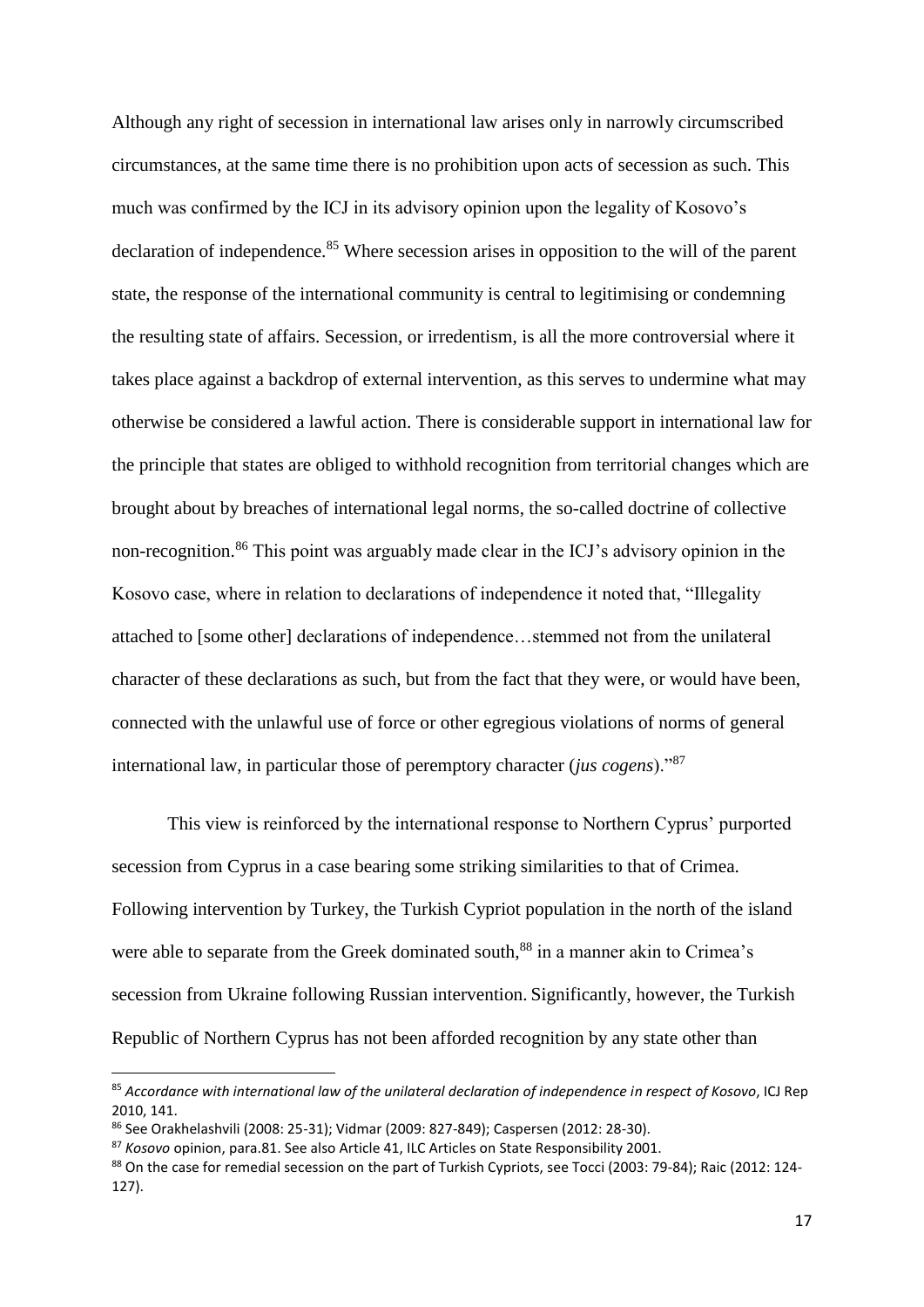Turkey.<sup>89</sup> The UN Security Council declared Northern Cyprus' declaration of independence to be legally invalid and called upon states to withhold recognition.<sup>90</sup> Northern Cyprus' purported secession was also implicitly condemned by the UN General Assembly.<sup>91</sup> Where territory is regarded as having been annexed by an intervening state, the international community has consistently condemned such developments.<sup>92</sup> The only obvious example of a situation in which recognition was extended to a change to the territorial status quo aided by external intervention is that of Bangladesh, where the secession of East Pakistan to form a new state was facilitated in large part by India's military intervention.<sup>93</sup> However, this is hardly a comparable situation to that of Crimea or Georgia's secessionist entities, the catalogue of atrocities perpetrated against the population of East Pakistan by the authorities of its parent state being well documented.<sup>94</sup>

While the result of the Crimean referendum on the option of union with Russia may well represent a reliable and authoritative expression of the wishes of a majority of that territory's population, especially given that a majority of the population were ethnic Russians, it took place against the will of the parent state, Ukraine. What is more, it was arguably only possible as a result of the role played by Russia, an external actor. As Ukraine itself noted, "The declaration of independence by the Crimean Republic is a direct consequence of the application of the use of force and threats against Ukraine by the Russian Federation."<sup>95</sup> Without this it is inconceivable that any referendum or resulting territorial realignment of the territory would have been possible. As Allison notes, "The core issue is that Russia created an illegal territorial situation by using the threat of force," the referendum having taken place

<sup>89</sup> See Ronen (1979: 61-70).

<sup>&</sup>lt;sup>90</sup> SC Res 541 (1983).

<sup>91</sup> GA Res 253 (XXXVII) (1983).

 $92$  For example, Iraq's annexation of Kuwait was condemned by the Security Council (SC Res 662 (1990)), as was Israel's annexation of East Jerusalem (SC Res 267 (1969)).

<sup>93</sup> See Buchheit (1978: 198-214); Castellino (2000: 147-172).

<sup>&</sup>lt;sup>94</sup> See Secretariat of the International Commission of Jurists report (1972).

<sup>95</sup> UN Doc. S/PV.7144, 6.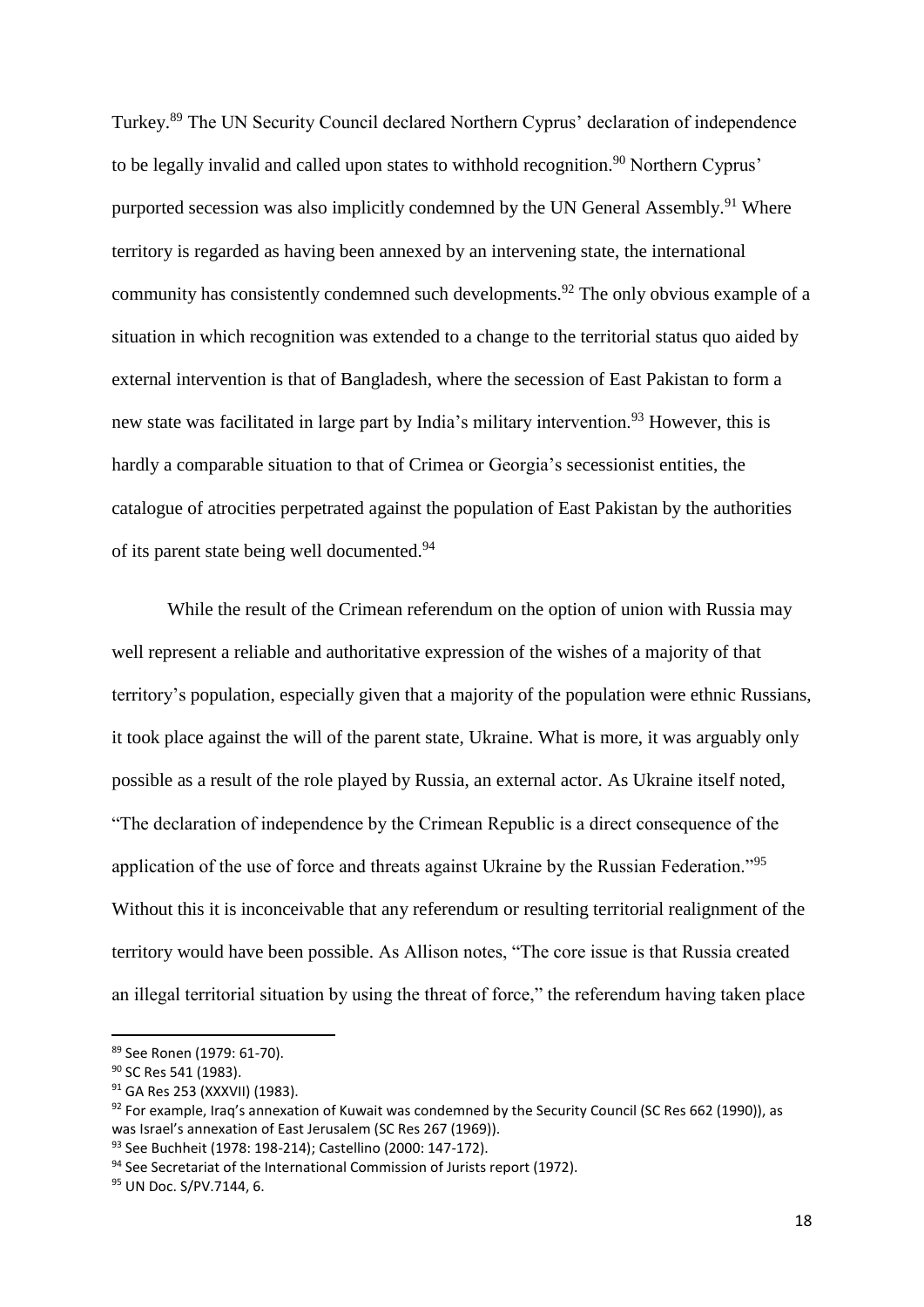"in the intimidating presence of Russian troops."<sup>96</sup> Russia's role in Crimea's affairs mirrors to some extent its earlier involvement in South Ossetia and Abkhazia, both of which enjoy de facto 'independence' from Georgia in no small part due to the role played by Russia in their affairs. Both secessionist campaigns were aided by Russian military intervention, which was particularly decisive in the 2008 conflict.<sup>97</sup> If Crimea's incorporation within Russia is the result of actions that constitute violations of international law, the international community's sweeping denunciation and rejection of it is appropriate.<sup>98</sup>

The territorial integrity of sovereign states within Europe is guaranteed by the Helsinki Final Act.<sup>99</sup> More significantly, Article 2 (4) of the UN Charter protects the territorial integrity and political independence of states against the use of force applied by other states. In respect of Crimea, serious issues of international law arise concerning Russia's intervention within Ukraine insofar as this may constitute a violation of Article 2 (4), as well as other norms which safeguard states' territory against external intervention.<sup>100</sup> Russia was also obliged to respect Ukraine's existing borders under the terms of bilateral agreements between the two states.<sup>101</sup>

Where the armed forces of one state cross the borders of another state, there is a clear prima facie instance of unlawful intervention involving the use of force contrary to Article 2 (4). Initially Russia denied having despatched forces to Crimea prior to its referendum on union with Russia, but later admitted that Russian forces had entered the province.<sup>102</sup>

<sup>96</sup> Allison (2014: 1266)

<sup>97</sup> See NuBberger (2013: paras.26-30).

<sup>98</sup> A view heavily supported by many states. For discussion, see Corten (2015: 35-38).

<sup>&</sup>lt;sup>99</sup> See Conference on Security and Co-operation in Europe Final Act 1975, Pt.I (a) (iv). See also Pt.I (a) (i)-(iii) on sovereign equality, refraining from the threat or use of force, and inviolability of frontiers.

<sup>&</sup>lt;sup>100</sup> For example, the doctrine of non-intervention. See GA Res. 2131 (XX); GA Res. 2625 (XXV).

<sup>&</sup>lt;sup>101</sup> See Budapest Memorandum, 5 December 1994, paras.1-2; Treaty on Friendship, Cooperation, and Partnership 1997, Article 3. See further Marxsen (2014).

<sup>102</sup> *See* 'Putin's remarks raise fears of future moves against Ukraine', The Washington Post, 17 April 2014 [<www.washingtonpost.com/world/putin-changes-course-admits-russian-troops-were-in-crimea-before](http://www.washingtonpost.com/world/putin-changes-course-admits-russian-troops-were-in-crimea-before-vote/2014/04/17/b3300a54-c617-11e3-bf7a-be01a9b69cf1_story.html)[vote/2014/04/17/b3300a54-c617-11e3-bf7a-be01a9b69cf1\\_story.html >](http://www.washingtonpost.com/world/putin-changes-course-admits-russian-troops-were-in-crimea-before-vote/2014/04/17/b3300a54-c617-11e3-bf7a-be01a9b69cf1_story.html).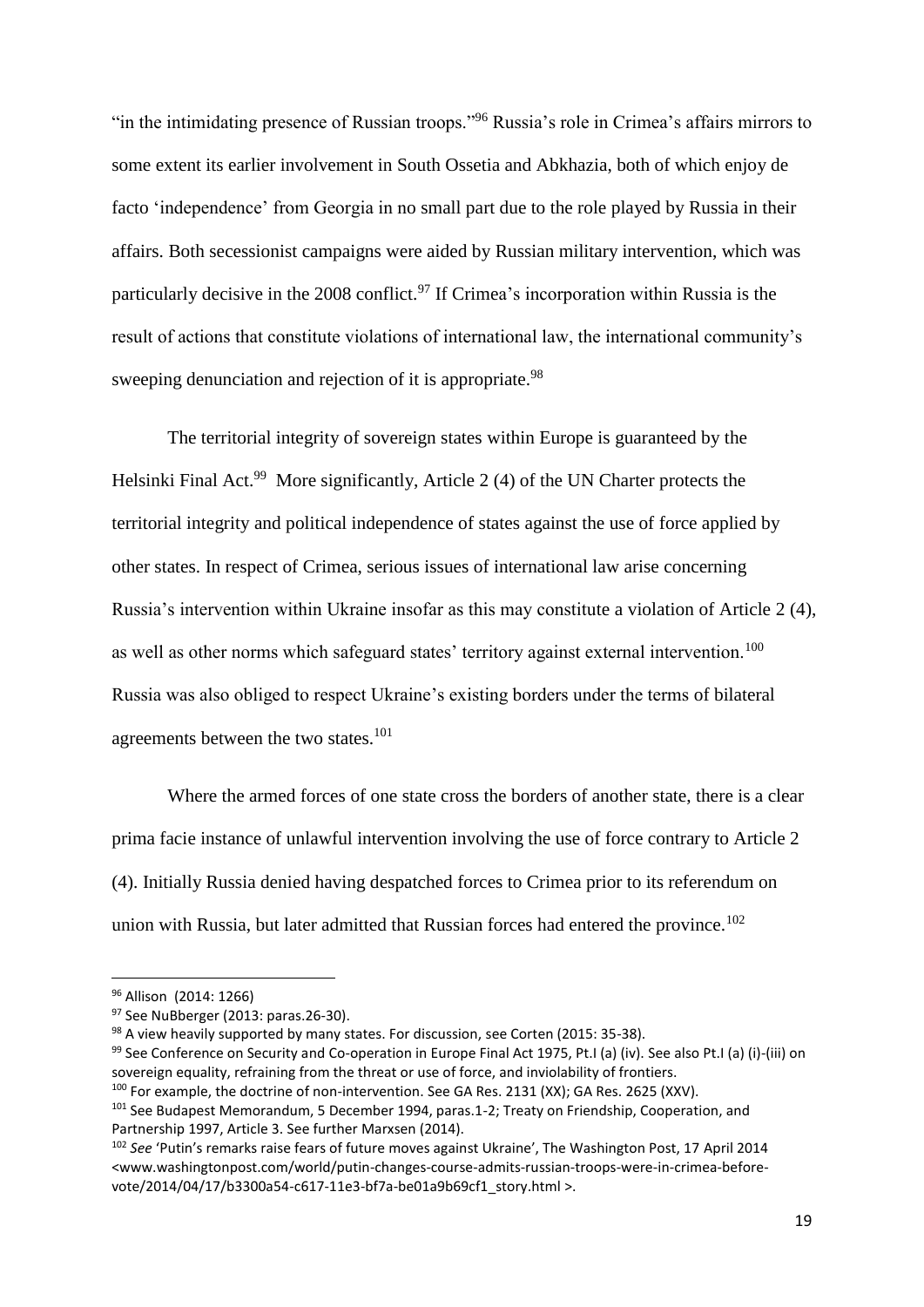Although the extent to which Russia used force against the territorial integrity or political independence of the Ukraine may be debated, that it intervened in Crimea and was responsible for the application of coercive measures is largely undisputed.<sup>103</sup> In any event it might also be noted that violations of Article 2 (4) can take more subtle forms. In the Nicaragua case, the International Court of Justice noted that a state could be held responsible for the armed activities of third party actors where these perform acts under its "effective control".<sup>104</sup> In making this point, the ICJ relied on the UN General Assembly's earlier Definition of Aggression, $105$  which acknowledged that acts of aggression by states could include their sending of irregular forces.<sup>106</sup> The onus is therefore on Russia to provide legal justification for intervention which negates a prima facie violation of Article 2 (4) of the UN Charter. Three principal possible justifications seem to have been hinted at in official Russian rhetoric: counter-coup, invitation, and humanitarian intervention/protection of nationals. These echoed Russian claims advanced at the time of its earlier interventions in support of the secessionist regions within Georgia,  $107$  although from some perspectives they "stretched legal credibility even further."<sup>108</sup>

The Ukrainian Parliament's impeachment and removal of President Yanyukovych was attacked by Russia as a western backed, illegal coup.<sup>109</sup> Although the fact that nearly three quarters of Ukrainian MPs voted to impeach him would appear to have afforded some

<sup>103</sup> See UN Doc. S/PV. 7124, 1 March 2014, 2-3 (comments of Deputy UN Secretary-General and Ukrainian representative).

<sup>104</sup> *Military and Paramilitary Activities in and against Nicaragua (Nicaragua* v *United States of America) (Merits)*, ICJ Rep, 1986, para.115.

<sup>105</sup> Nicaragua case, para.195. UN GA Res. 3314 (XXIX).

<sup>106</sup> See Wilson (2012: 183). See also Gray (2004: 108-120).

<sup>&</sup>lt;sup>107</sup> Russia's justifications for action taken in respect of South Ossetia and Abkhazia broadly revolved around self-defence, fulfilment of peacekeeping functions, and the protection of civilians. See NuBberger (2013: para.29); Petro (2008: 1528-1537); Toomey (2009: 464-5). A controversial aspect of Russia's purported justifications was to claim protection of Russian nationals in South Ossetia and Abkhazia, these being essentially Georgian nationals it had dubiously conferred Russian citizenship upon in order to be able to claim an interest in their treatment. See further Petro (2008: 1534); Higgins & O'Reilly (2009: 582); Toomey (2009: 475-6); Chatham (2011: 93-95).

<sup>108</sup> Allison (2014: 1260).

<sup>109</sup> See Speech by President Putin of 18 March 2014. See also UN Doc. S/PV.7134, at 15.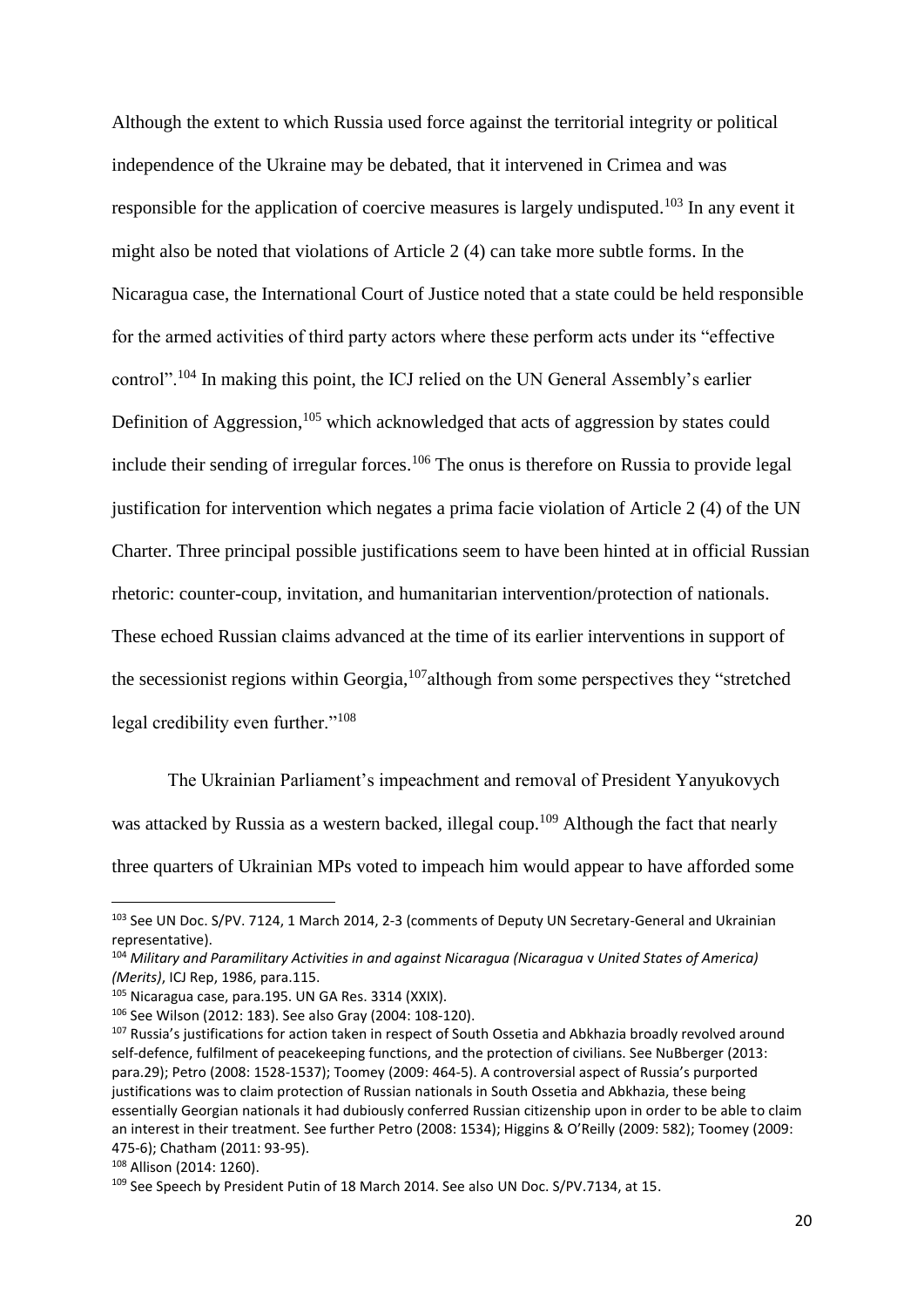democratic legitimacy for the change of government in Kiev, strictly speaking the terms of the Ukrainian constitution set a higher standard which must be satisfied for impeachment to proceed.<sup>110</sup> However, this is internationally irrelevant. Irrespective of the merits of this course of action, this is a domestic and not an international matter. It does not provide any legal authority for external intervention. However, its relevance must be seen in the context of the two principal justifications alluded to by Russia.

Russia claimed to have received an invitation from the ousted President Yanyukovch to intervene.<sup>111</sup> State authorities may invite foreign forces onto their territories to assist in responding to crisis or conflict situations, $112$  but who exactly is entitled to issue this invitation depends upon which of two approaches are adopted in respect of the identification of the state's government: the 'effective control' and 'popular sovereignty' models. The former attaches significance to a government's exercise of effective control within the state, whereas the latter looks to its democratic legitimacy.<sup>113</sup> International law appears to have provided no consistent practice upon the approach to be taken,  $114$  although there is some evidence that the latter has gained in support in recent years.<sup>115</sup> Nonetheless, neither is particularly helpful to Russia's argument. Yanyukovych had lost effective control within the Ukraine. Applying the 'effective control' theory of authority, this meant he had no power to issue such an invitation. While the alternative 'popular sovereignty' theory holds that a deposed leader or regime endowed with democratic legitimacy may still be treated as the legitimate authority within

<sup>&</sup>lt;sup>110</sup> Article 111 sets out a series of procedures to be followed for a president to be removed following impeachment, which do not appear to have been followed. Furthermore, the decision to remove Yanyukovych did not quite receive the three quarters majority specified by Article 111.

<sup>111</sup> See, eg., UN Doc. S/PV. 7124, above n91, 5. See further Allison (2014: 1264-5).

<sup>&</sup>lt;sup>112</sup> Note, for example, the UN Security Council's welcoming of the French intervention in Mali at the request of its government: SC Res. 2100 (2013). See also the judgment of the ICJ in *Armed Activities on the Territory of the Congo (DRC* v *Uganda)*, ICJ Rep, 2005, 168.

<sup>113</sup> See Roth (1999: 136-149).

<sup>114</sup> See Gray (2004: 83-87).

<sup>115</sup> See, eg., Marxsen (2014: 374-380), for consideration of possible cases in which invitations emanating from democratically elected governments lacking effective control have resulted in intervention.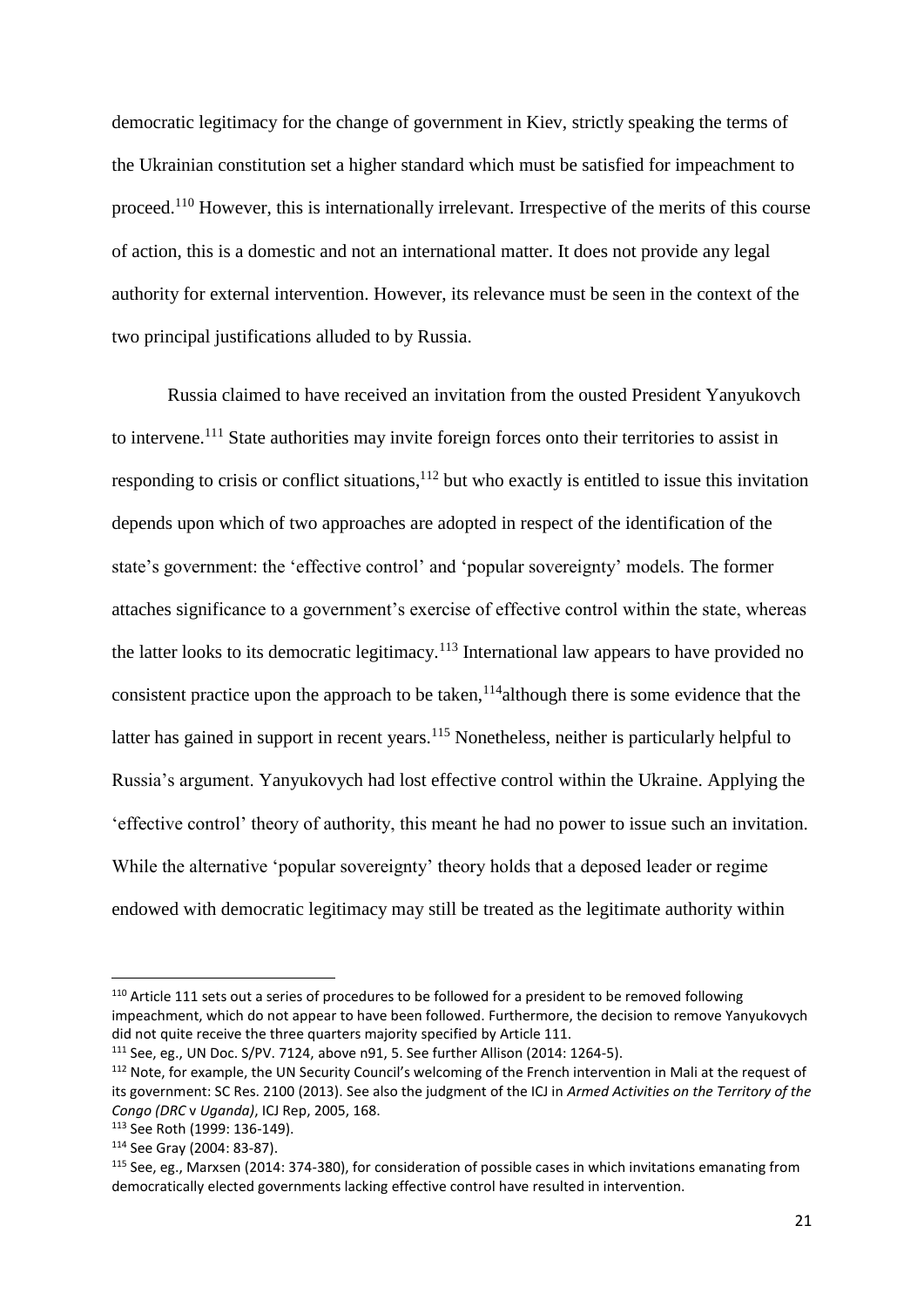the state, the scale of support for Yanyukovych's impeachment would suggest that the legitimacy conferred by popular sovereignty now resided with the new regime in Kiev.

Although not explicitly invoking the controversial doctrine of humanitarian intervention, Russia nonetheless referred to the need to protect Russian citizens within the Ukraine,  $116$  an argument advanced at the time of its equally controversial incursion into the Georgian province of South Ossetia during 2008.<sup>117</sup> While the existence of a right of humanitarian intervention is doubtful in itself, $118$  even those who advocate the existence of such a right set the threshold at which circumstances will entitle its exercise at a much greater level of severity than that seen in the treatment of the Russian population of Crimea.<sup>119</sup> The legality of intervention for the narrower objective of protecting nationals is also disputed.<sup>120</sup> Furthermore, Russia's policy of conferring nationality on large numbers of inhabitants of Crimea cast into doubt the validity of its claims in this regard. This approach was reminiscent of its actions in the earlier South Ossetian incident, where "the widespread distribution of Russian passports, especially to Ossetian residents, meant that Russia was able to 'manufacture' a population of nationals in Georgia that it claimed to be defending."<sup>121</sup> The better view within international law is that nationality claimed must be 'real and effective'.<sup>122</sup>

<sup>116</sup> See, eg., Putin speech of 18 March.

<sup>117</sup> See Petro (2008: 1525-1533); Musselman (2010: 329-336).

<sup>&</sup>lt;sup>118</sup> The literature which the topic has generated is voluminous. See, eg., Chesterman (2001); Wheeler (2002); Teson (2005).

<sup>119</sup> See, eg., Cassese (1999: 27) who advocates that the requirements for humanitarian intervention should include include "gross and egregious breaches of human rights involving loss of life of hundreds or thousands of innocent people, and amounting to crimes against humanity…", action to halt such atrocities being taken by a group of states, with support or non-opposition of a majority of UN member states, and the use of armed force being limited to halting the atrocities. None of these criteria were present in respect of any Russian intervention in Crimea.

<sup>120</sup> See, eg., Franck (2002: 76-96); Gray (2004: 126-129).

<sup>121</sup> Green (2014: 3).

<sup>122</sup> Green (2014: 3). See *Nottebohm (Liechtenstein* v *Guatemala)*, ICJ Rep 1955, 4.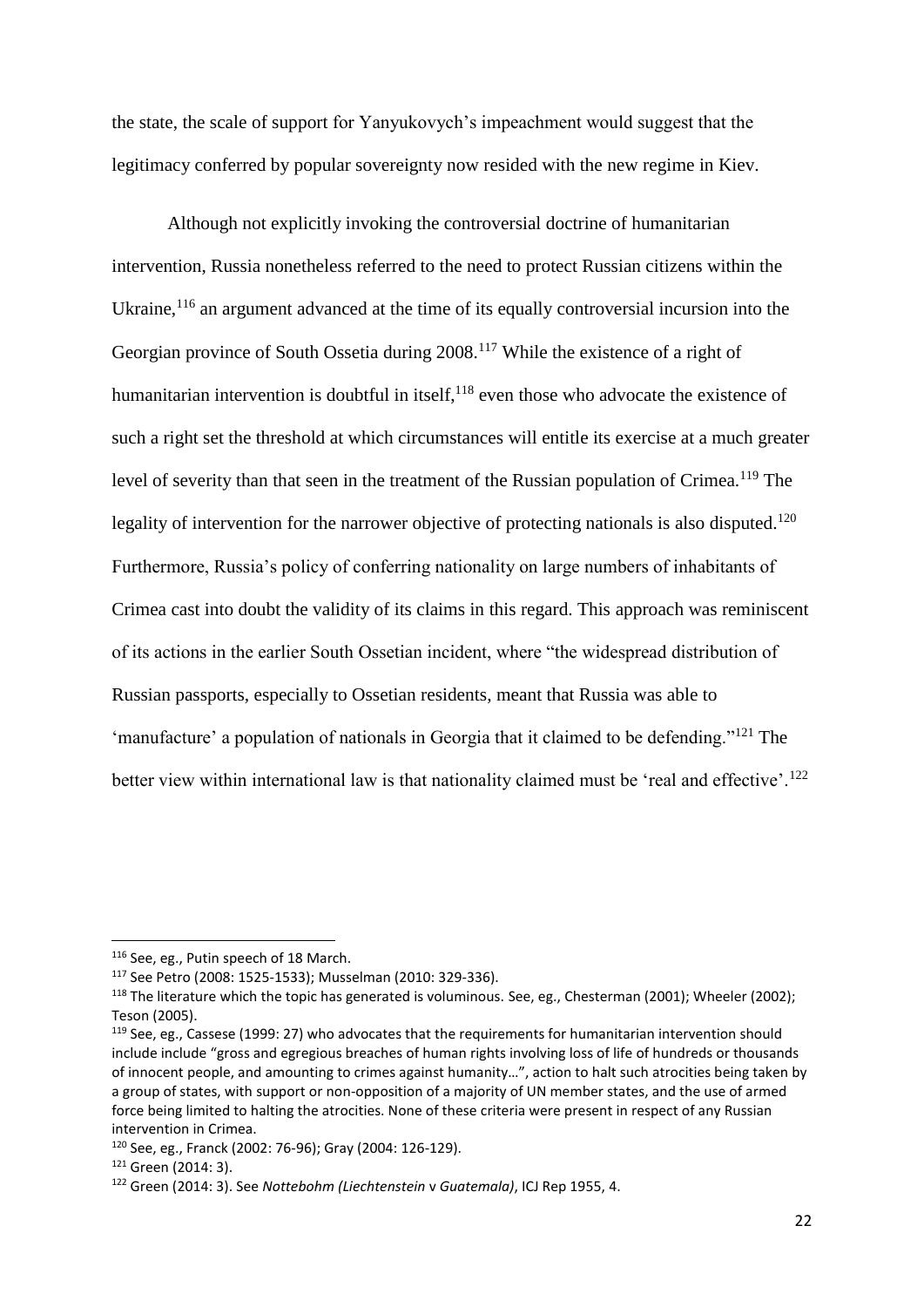In any event, there was little evidence to suggest that this group faced any serious level of suffering at the hands of the Ukrainian authorities.<sup>123</sup>

## **The Broader Legal and Political Context of Crimea**

In legal terms, any assessment of events in Crimea – and indeed earlier episodes involving secessionist pressures within the former Soviet space – is relatively straightforward. There is no general right to secede within international law and although secession is not prohibited either, the prevailing weight of international legal opinion holds it to be invalid when (i) it occurs in the face of the opposition of the parent state in the absence of exceptional circumstances which might warrant a right of 'remedial' secession in accordance with the principles contained within the 'saving clause' of the Friendly Relations declaration; and (ii) it is effected by external intervention. The Crimean episode exhibits both characteristics and the international community has overwhelmingly declined to extend recognition to Crimea's purported union with Russia.

International law does not, however, operate in a vacuum. Its development is informed by the actions of states, which in turn are driven by political agendas that do not always conform with the dominant body of thought upon the correct application of the core principles of international law. Regardless of the legal relationship between statehood and recognition,<sup>124</sup> on a practical level issues pertaining to legal sovereignty over territory cannot be divorced from the political effects of recognition. Russia's intervention within Crimea may have produced a de facto situation that is irreversible, but as with other recent assertions

 $\overline{a}$ 

<sup>123</sup> See Allison (2014: 1262); Marxsen (2014: 373-4).

<sup>&</sup>lt;sup>124</sup> The more popular declaratory theory of recognition considers the effects of recognition to be merely declaratory: they evidence a pre-existing fact, namely that X satisfies the criteria of statehood, or is part of state Y. The constitutive theory deems a territory's international status to be dependent upon the recognition of others. For discussion of both theories, see, eg., Shaw (2008: 445-454).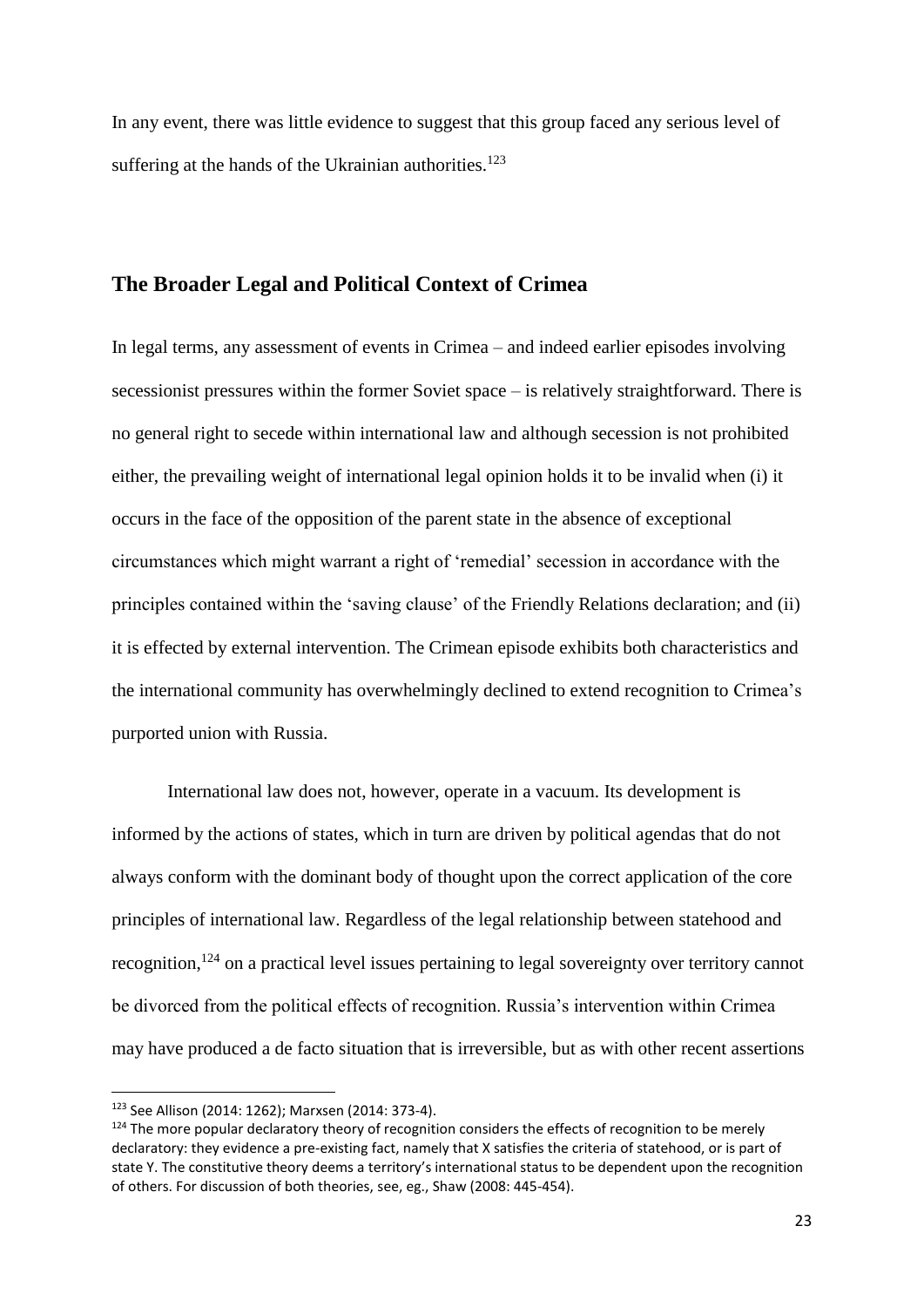of Russian authority in Abkhazia and South Ossetia, the international community appears unlikely to grant it the legitimating stamp of recognition. That secession and/or union with another state may be successfully effected de facto does not of itself have any legal bearing. This is apparent from the cases of East Timor,<sup>125</sup> Western Sahara,<sup>126</sup> and Northern Cyprus,<sup>127</sup> all of which were, or have, been occupied for considerable periods of time with no resulting acceptance of any change to their territorial status on the part of the international community. Indeed, as Almqvist has noted, "from a practical standpoint, recognition is an essential condition for a new state actually to exercise in an effective manner the international rights and obligations that are incumbent on statehood and entering into relations with other states and thus become a fully-fledged member of the international community."<sup>128</sup> Of course, international political responses to the Crimean episode are complicated by the fact that Crimea does not purport to exist as an independent state  $-$  in contrast to, for example, Northern Cyprus – but rather as part of another state, Russia, which must become the target of efforts designed to cause international isolation. Sanctions have been imposed upon Russia in consequence of its intervention in Ukraine,<sup>129</sup> but the longer term effects of these remain to be seen and it must be borne in mind that Russia is a major international power.

An important point which has been highlighted well by the Crimean episode is the inconsistency with which some states will seek to invoke norms of international law in support of their causes or to oppose the causes of others. It is a plausible claim that every instance of attempted secession comes with its own unique characteristics. Crimea is only the latest in a line of secessionist pressures which continue to challenge fundamental

<sup>125</sup> See, eg., Ronen (1979: 54-61); Sterio (2013: 103-113).

<sup>126</sup> See Castellino (2000: 173-258). See, also, Cassese(1995: 214-218); Knop (2002: 110-167).

<sup>127</sup> See Tocci (2003).

<sup>&</sup>lt;sup>128</sup> Almqvist (2013: 165, 170). See also Dugard & Raic (2006: 98), who note that "It is...difficult to maintain that an entity that has received recognition by none or very few states…can claim to be a State, as it cannot demonstrate its capacity to enter into relations with other States."

<sup>129</sup> See, eg., 'How far do EU-US sanctions on Russia go?', BBC News Online, 15 September 2014 [<www.bbc.co.uk/news/world-europe-28400218>](http://www.bbc.co.uk/news/world-europe-28400218).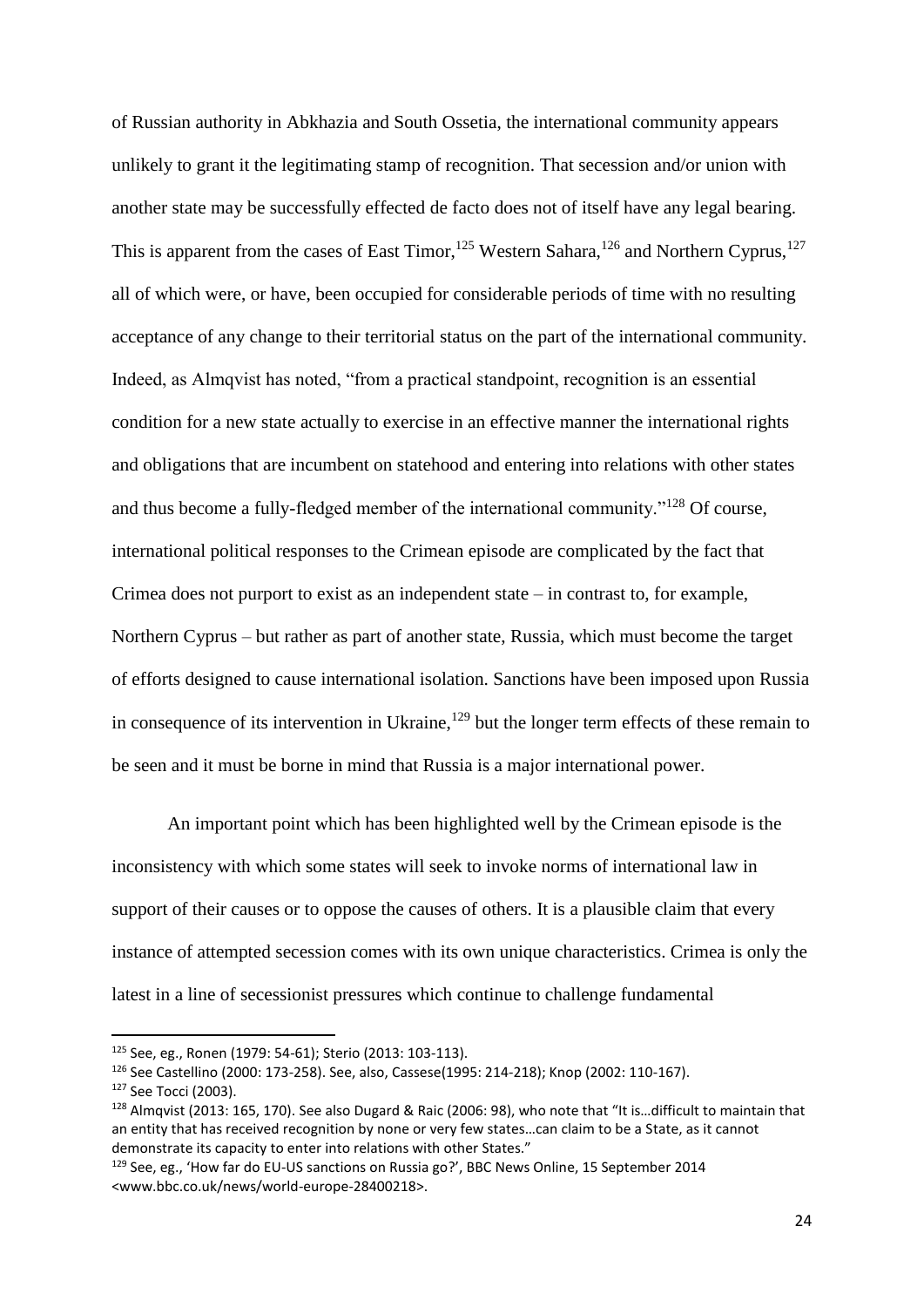international legal norms. The task of international law is to ensure that these norms are clear, consistently applied, and capable of responding to the diverse range of situations which arise to threaten existing state boundaries. However, states remain the principal actors within international law, and adherence on their part to a consistent interpretation of its norms does not necessarily serve to complement their geopolitical objectives. It is striking that Russia deployed arguments in support of its involvement in Crimea's affairs which appear to have rested in part upon the existence of a right of self-determination for the population of Crimea,<sup>130</sup> as well some kind of right of humanitarian intervention (or protection of nationals) underpinning the legitimacy of its intervention. Previously, Russia had displayed grave reluctance to acknowledge the existence of a right of secession for disadvantaged groups,<sup>131</sup> and had been critical of justifications for military intervention claimed on humanitarian grounds.<sup>132</sup> It is even more remarkable that Russia claimed support for its actions in the 'Kosovo precedent',<sup>133</sup> given its condemnation of both the NATO led military intervention against the FRY in response to atrocities committed against the Kosovar Albanian population,<sup>134</sup> as well as its outright rejection of any ground for Kosovo's later secession from Serbia.<sup>135</sup> Significantly, however, Russia had attempted to invoke notions of remedial secession in support of South Ossetian and Abkhazian independence from Georgia, <sup>136</sup>where such arguments potentially furthered its cause.

<sup>130</sup> See, eg., UN Doc. S/PV.7144, 8; UN Doc. A/68/PV. 80, 3.

<sup>&</sup>lt;sup>131</sup> See, eg., Memorandum on the maintenance of peace and stability in the CIS 1995, s.7, whereby the parties – including Russia and Ukraine – agree "not to support separatist movements and separatist regimes in [their territories]…if they arise."

<sup>&</sup>lt;sup>132</sup> For example, Russia was one of the sponsors of a draft Security Council resolution which condemned NATO's intervention against the FRY in response to the atrocities perpetrated in Kosovo. See UN Doc. S/1999/328.

<sup>133</sup> See Marxsen (2014: 384-388).

<sup>134</sup> UN Doc. S/1999/328.

<sup>135</sup> See Statement by Russia's Ministry of Foreign Affairs on Kosovo, of 17 February 2008 [<archive.mid.ru//bdomp/brp\\_4.nsf/e78a48070f128a7b43256999005bcbb3/041c5af46913d38ac32573f30027](http://archive.mid.ru/bdomp/brp_4.nsf/e78a48070f128a7b43256999005bcbb3/041c5af46913d38ac32573f30027b380!OpenDocument) [b380!OpenDocument](http://archive.mid.ru/bdomp/brp_4.nsf/e78a48070f128a7b43256999005bcbb3/041c5af46913d38ac32573f30027b380!OpenDocument) >.

<sup>136</sup> UN Doc. S/PV.5969, 6-9.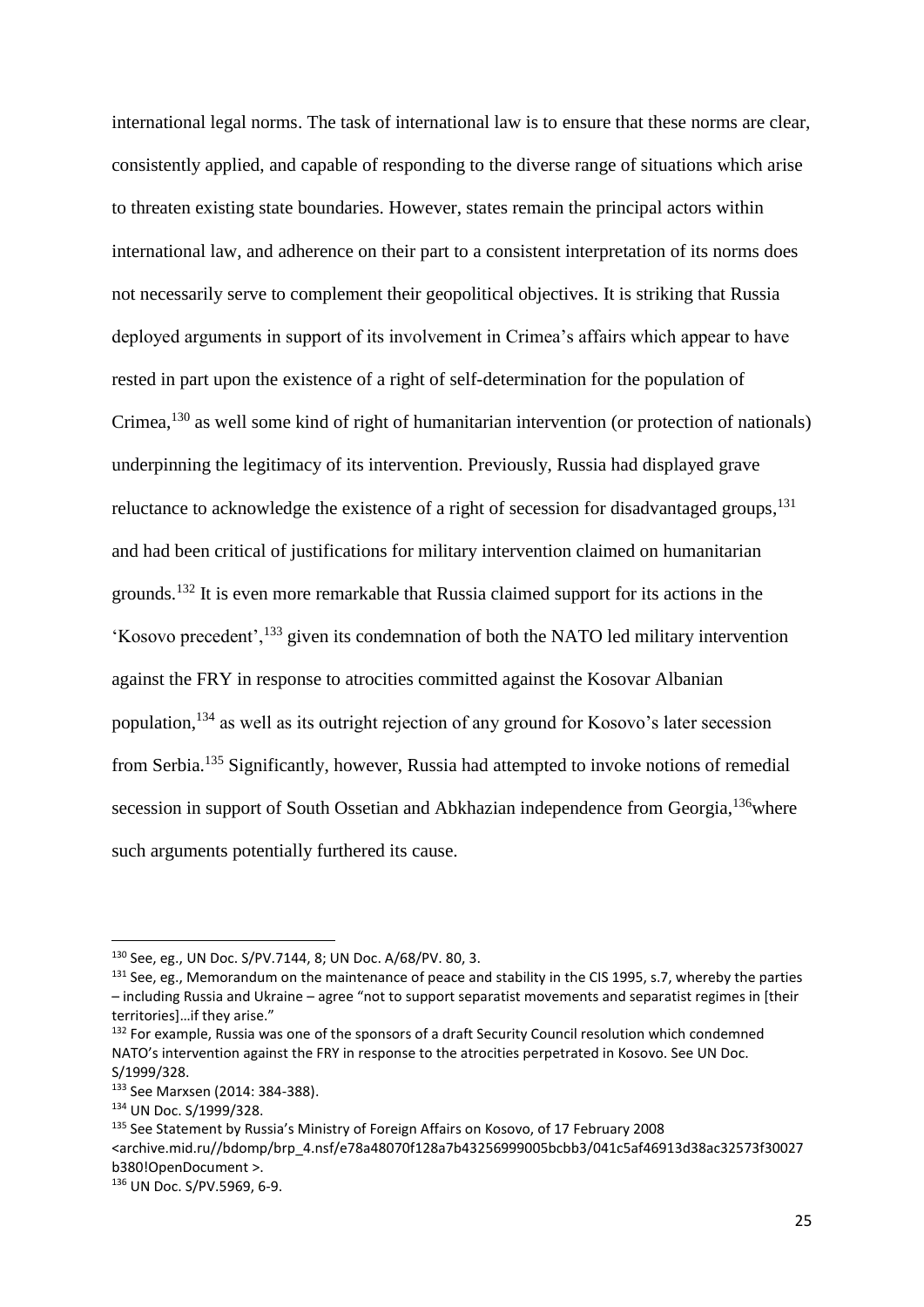Although detailed assessments of the geopolitical dimensions to the Crimean episode are probably better left to scholars of international relations, an understanding of these is helpful in order to appreciate the factors which have driven the shift in legal rhetoric employed by Russia in attempts to legitimise its role in developments within Crimea. Politically, the Crimean issue forms merely part of a much larger regional power struggle. There is certainly a wider issue concerning relations between Russia and Ukraine more generally, conflict between Ukrainian authorities and Russian backed separatist groups having spread to other areas in the south-east of Ukraine, principally Donetsk and Luhansk, which have proclaimed their secession from the Ukraine and within which conflict continues to rage. However, Russia's interest in developments within Ukraine represents just one aspect of its more general concern for the future development of its relations with its neighbours within the former Soviet space. As noted by Allison, "Russian intervention in Ukraine is rooted in the dynamics of security relations and relative power."<sup>137</sup> However, it "raises acute and more immediate uncertainties about future Russian policy towards neighbouring states and the stability of interstate relations in Eastern Europe…"<sup>138</sup> In the perspectives of several commentators, there has been a resumption of "great power rivalry" between Russia and the West, which is reminiscent in some respects of the Cold War.<sup>139</sup> The main source of tension concerns their respective degrees of influence within Russia's near abroad. Having already seen other former Soviet states drift towards integration within the EU – Estonia,<sup>140</sup> Latvia and Lithuania – as well as several former communist Eastern European states, Russia's foreign policy objectives include seeking to influence the external relations of its neighbours<sup>141</sup> in a manner akin to the operation of the Monroe doctrine by the

**.** 

<sup>137</sup> Allison (2014: 1269).

<sup>138</sup> Allison (2014: 1256).

<sup>139</sup> See, eg., Trenin( 2014); March; Malyarenko & Galbraith (2013: 920-926).

<sup>&</sup>lt;sup>140</sup> Estonia has an ethnic Russian population of 25 per cent according to the 2011 census, data available at [<www.stat.ee>](http://www.stat.ee/).

<sup>141</sup> See Smith & Hariri (2014: 37-38).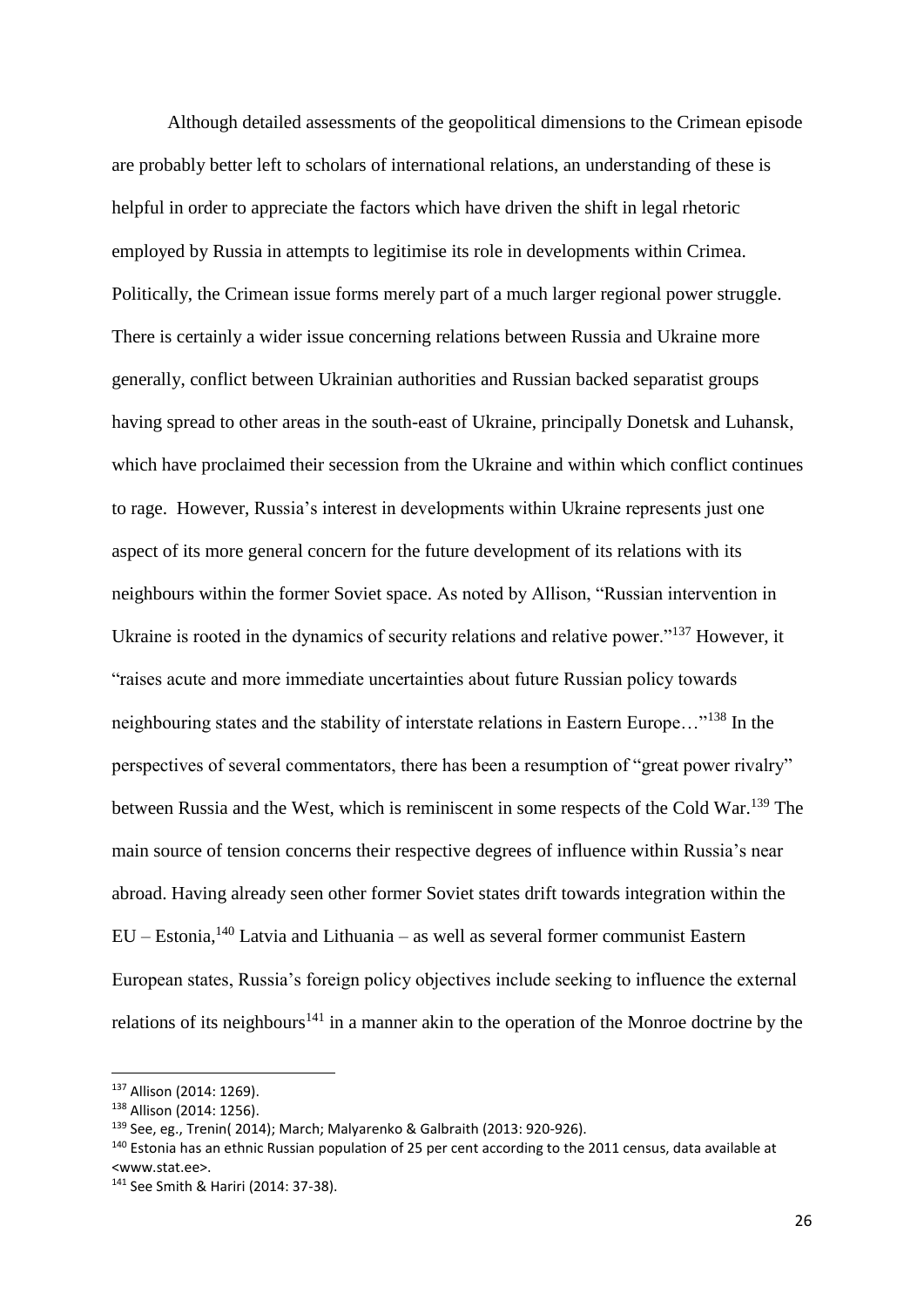US.<sup>142</sup> Ukraine's apparent movement towards possible absorption within EU and NATO structures was clearly a source of concern for Russia.<sup>143</sup> However, Ukraine is just one example within recent years of the playing out of tensions between Russia and the West, and developments in Georgia and Moldova in particular have also received Russia's attention.<sup>144</sup> In breakaway regions within these states, "the Russian government has supported separatism…the key element of Putin's strategy is to use these breakaway regions as perches from which to threaten the larger states that once governed them..Russian military forces operate in these regions and guarantee their security."<sup>145</sup> A deterioration in relations between Russia and pro-Russian regimes and western powers has already taken place and this latest episode threatens to harden these fault lines and potentially return the state of geopolitical affairs to one dominated by a new Cold War.

## **Conclusions**

Prima facie, it is possible to draw some relatively simple conclusions from the Crimean episode. The prevailing weight of international legal opinion holds that Crimea's incorporation within Russia is unlawful. Although secession is not expressly prohibited under international law, nor is there a general right of secession and each instance must be judged with reference to its particular circumstances. It is certainly a tall claim to suggest that the Crimean population has suffered some sufficiently severe oppressive treatment of the kind which would justify the exercise of a right of 'remedial secession'. More important, however, is the widespread acceptance of the rule against recognition of territorial changes brought about by an unlawful act such as the use of force, as Russia's intervention within the territory

<sup>&</sup>lt;sup>142</sup> For a definition and overview of the Monroe doctrine, see Grant (2013).

<sup>143</sup> See further Allison (2014: 1269-1275).

<sup>144</sup> See Trenin (2014: 15-18). See also Allison (2014: 1275-1277).

<sup>145</sup> Cullen Dunn & Bobick (2014: 406).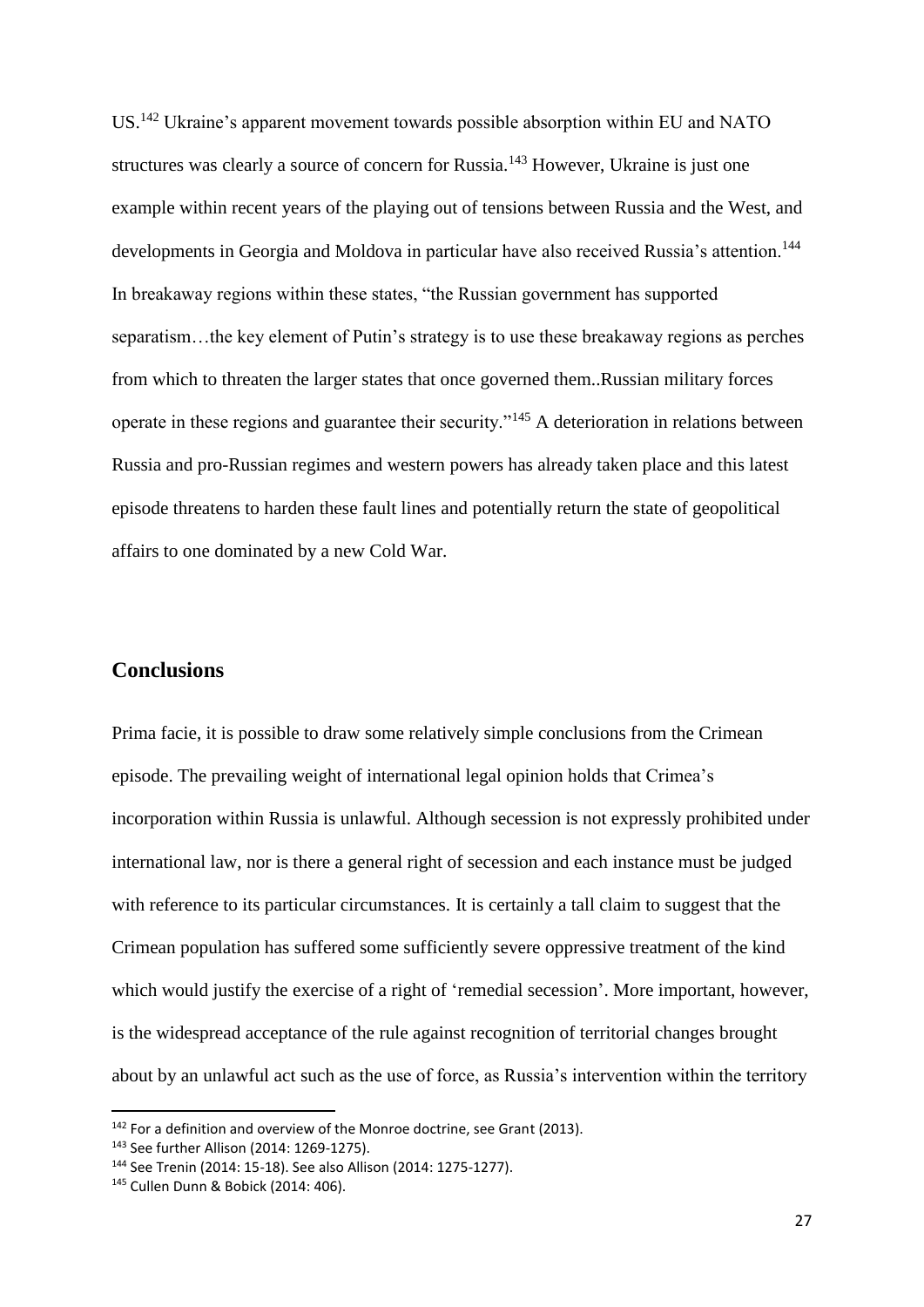of the Ukraine was clearly understood to be. The clear international consensus upon the Crimean episode should be apparent from the widespread condemnation of Crimea's incorporation within Russia, evidenced by resolutions of the UN Security Council and General Assembly.

Beyond legal pronouncements upon its validity, the process through which sovereignty over Crimea has effectively been removed from one state and handed to another highlight two fundamental difficulties inherent in the operation of international law within a world beset by geopolitical forces. Firstly, states are driven to act out of political or strategic objectives which are not always compatible with relevant norms of international law. Secondly, as a consequence, international legal norms find themselves stretched, reinterpreted, and inconsistently applied as best suits a given state's objectives in the circumstances. This does not mean those norms lose their force, but it does become crucial that the international community unites in opposing dubious legal claims. On this occasion it would appear that it has done so.

## **References**

Ali, T. 2000. NATO's Balkan Crusade. In *Masters of the Universe? NATO's Balkan Crusade*, ed. T. Ali, 345-359. London: Verso.

Allison, R. 2014. Russian 'deniable' intervention in Ukraine: how and why Russia broke the rules. *International Affairs* 90 (6): 1255-1297.

Almqvist, J. 2013. The politics of recognition: The question about the final status of Kosovo. In *Statehood and Self-Determination: Reconciling Tradition and Modernity in International Law*, ed. D. French, 165-186. Cambridge: CUP.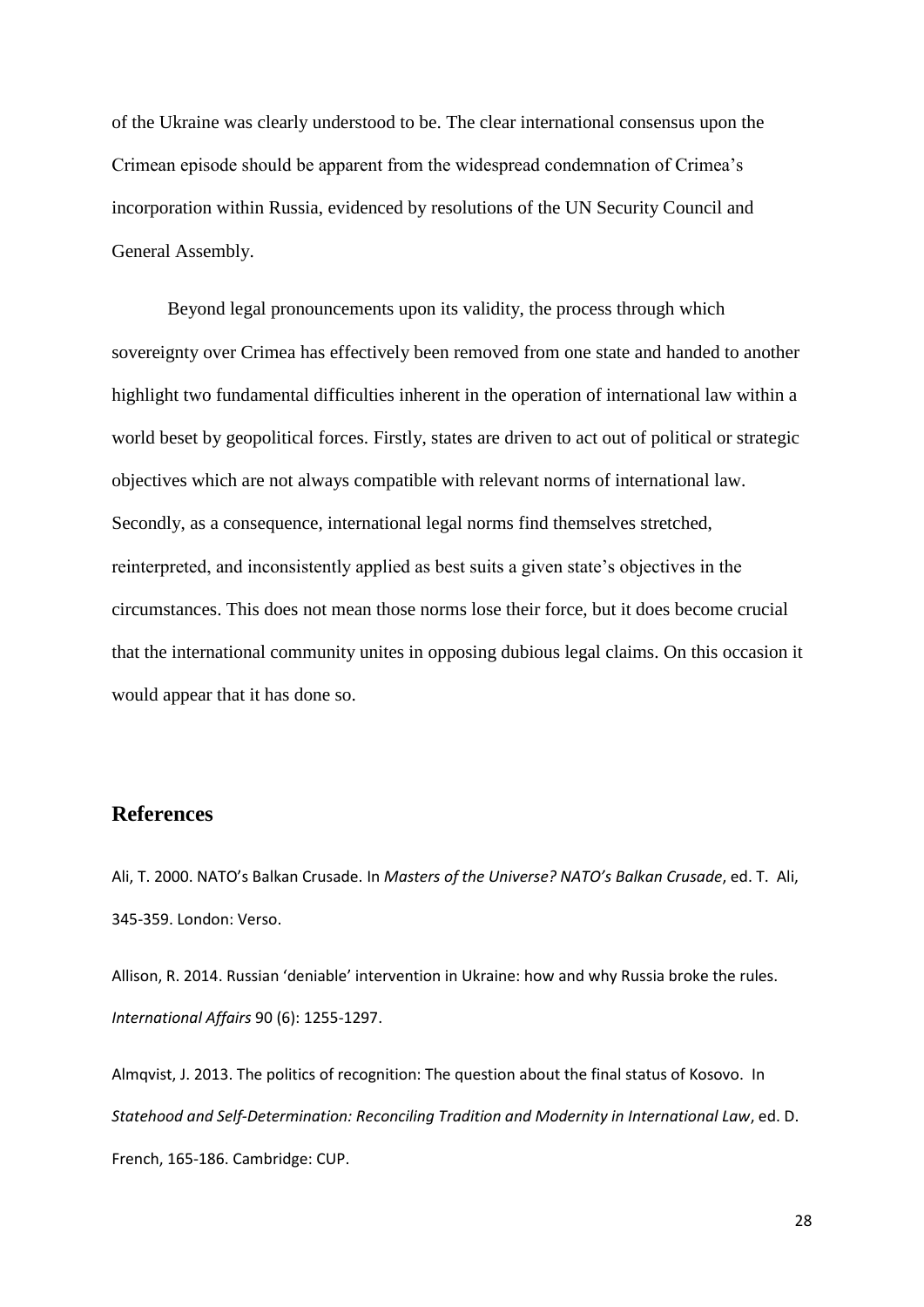Buchheit, L.C. 1978. *Secession: The Legitimacy of Self-Determination*. New Haven: Yale University Press.

Bugajski, J. 2000. Ethnic Relations and Regional Problems in Independent Ukraine. In *Ukraine: The Search for a National Identity*, ed. S. L. Wolchik & V. Zviglyanich, 165-183. London: Rowman & Littlefield.

Caspersen, N. 2012. *Unrecognized States*. London: Polity.

Cassese, A. 1995. *Self-Determination of Peoples: A Legal Reappraisal*. Cambridge: CUP.

Cassese, A. 1999. Ex iniuria ius oritur: Are We Moving Towards International Legitimation of Forcible Humanitarian Countermeasures in the World Community? *European Journal of International Law* 10 (1): 23-30.

Castellino, J. 2000. *International Law and Self-Determination*. Leiden: Martinus Nijhoff.

Chase, P. 1996. Conflict in the Crimea: An Examination of Ethnic Conflict under the Contemporary Model of Sovereignty. *Columbia Journal of Transnational Law* 34: 219-254.

Chatham, R.P. 2011. Defense of Nationals Abroad: The Legitimacy of Russia's Invasion of Georgia. *Florida Journal of International Law* 23: 75-102.

Chesterman, S. 2001. *Just War or Just Peace? Humanitarian Intervention and International Law.* OUP, 2001)

Chesterman, S. 2014. Crimean War 2.0: Ukraine and International Law. *Straits Times* 14 March: 2-5 [<papers.ssrn.com/sol3/papers.cfm?abstract\\_id=2408872>](http://papers.ssrn.com/sol3/papers.cfm?abstract_id=2408872).

Christakis, T. 2015. Self-Determination, Territorial Integrity and Fait Accompli in the Case of Crimea. *ZaoRV/Heidelberg Journal of International Law* 75 (1): 75-100.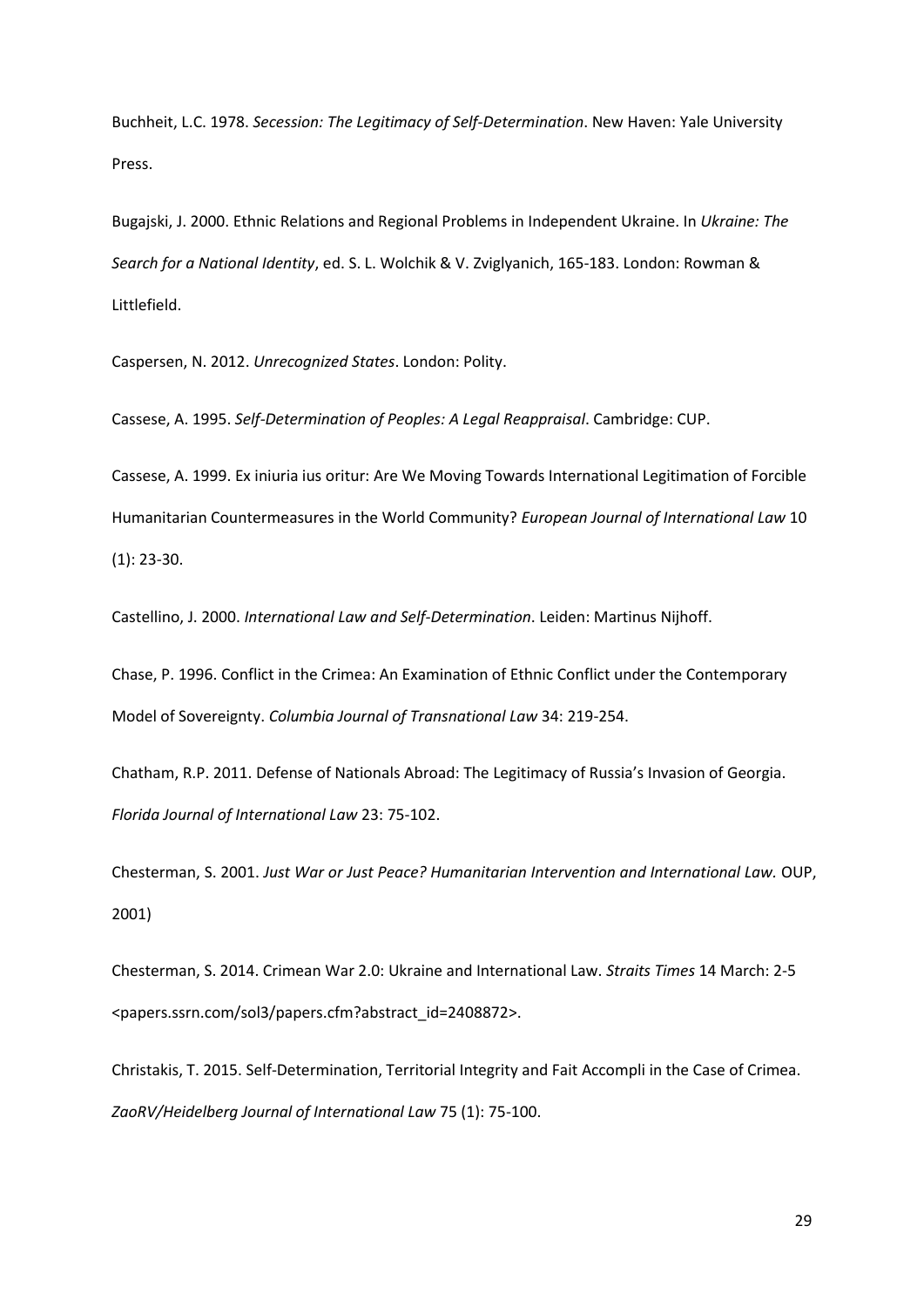Corten, O. 2015. The Russian intervention in the Ukrainian crisis: was jus contra bellum 'confirmed rather than weakened'? *Journal on the Use of Force and International Law* 2 (1): 17-41.

Crawford, J. 2006. *The Creation of States in International Law*. 2nd ed. Oxford: OUP.

Crawford, J. 1998. State Practice and International Law in Relation to Secession. *British Yearbook of International Law* 69: 85-118.

Cullen Dunn, E & Bobick, M.S. 2014. The empire strikes back: War without war and occupation without occupation in the Russian sphere of influence. *American Ethnologist* 41 (3): 405-413.

Davies, N. 1997. *Europe: A History*. London: Pimlico.

Del Mar, K. 2013. The myth of remedial secession. In *Statehood and Self-Determination: Reconciling Tradition and Modernity in International Law*, ed. D. French, 79-108. Cambridge: CUP.

Dugard, J & Raic, D. 2006. The role of recognition in the law and practice of secession. In *Secession: International Law Perspectives*, ed. M.G. Kohen, 94-137. Cambridge: CUP.

Franck, T. 2002. *Recourse to Force: State Action Against Threats and Armed Attacks*. Cambridge: CUP. Gaweda, B & Siddi, M. 2012. *No Settlement without a proactive policy: The EU and the Secessionist Conflicts in the Post-Soviet Space*. Berlin: Institut fur Europaische Politik.

Grant, T.D. 2013. Monroe Doctrine. *Max Planck Encyclopaedia of Public International Law Online*.

Gray, C. 2004. *International Law and the Use of Force*. 2nd ed. Oxford: OUP.

Green, J. 2014. The Annexation of Crimea: Russia, Passportisation and the Protection of Nationals Revisited. *Journal on the Use of Force and International Law* 1 (1): 3-10.

Halperin, M.H & Scheffer, D.J. 1992. *Self-Determination in the New World Order*. Washington DC: Carnegie Endowment for International Peace.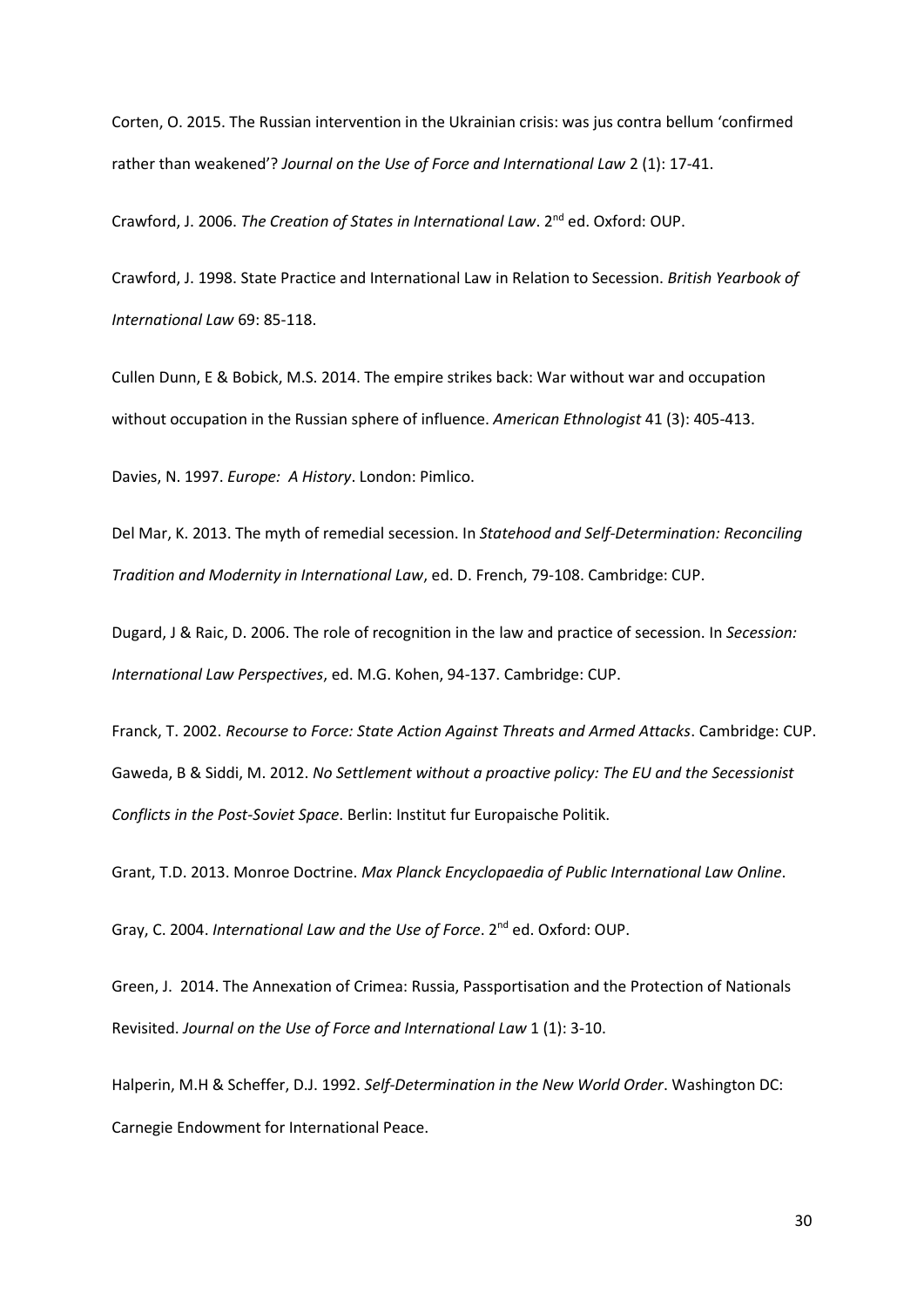Higgins, N & O'Reilly, K. 2009. The Use of Force: Wars of National Liberation and the Right to Self-Determination in the South Ossetian Conflict. *International Criminal Law Review*: 567-583.

Hilpold, P. 2009. The Kosovo Case and International Law: Looking for Applicable Theories. *Chinese Journal of International Law* 8 (1): 47-61.

Human Rights Watch. 2014. *Rights in Retreat: Abuses in Crimea*. New York: Human Rights Watch.

Independent International Commission on Kosovo. 2000. *The Kosovo Report*. Oxford: OUP.

Jaber, T. 2011. A Case for Kosovo? Self-Determination and Secession in the 21<sup>st</sup> Century. *International Journal of Human Rights* 15 (6): 926-947.

Knop, K. 2002. *Diversity and Self-Determination in International Law*. Cambridge: CUP.

Koeck, H.F, Horn, D & Leidenmuehler, F. 2009. *From Protectorate to Statehood: Self-Determination versus Territorial Integrity in the Case of Kosovo and the Position of the European Union*. Vienna: NWV.

Liber, G.O. 1998. Imagining Ukraine: regional differences and the emergence of an integrated state identity. *Nations and Nationalism* 4 (2): 187-206.

Magosi, P.R. 1996. *A History of Ukraine*. Seattle: University of Washington Press.

Malyarenko, T & Galbraith, D.J. 2013. Crimea: Competing Self-Determination Movements and the Politics at the Centre. *Europe-Asia Studies* 65 (5): 912-928.

March, L. Is Nationalism Rising in Russian Foreign Policy? The Case of Georgia. *Demokratizatsiya: The Journal of Post-Soviet Democratization* 19 (3): 187-208.

Marxsen, C. 2014. The Crimea Crisis: An International Law Perspective. 74 *ZaoV*: 367-392.

McCorquodale, R. 1994. Self-Determination: A Human Right Approach*. International & Comparative Law Quarterly* 43: 857-885.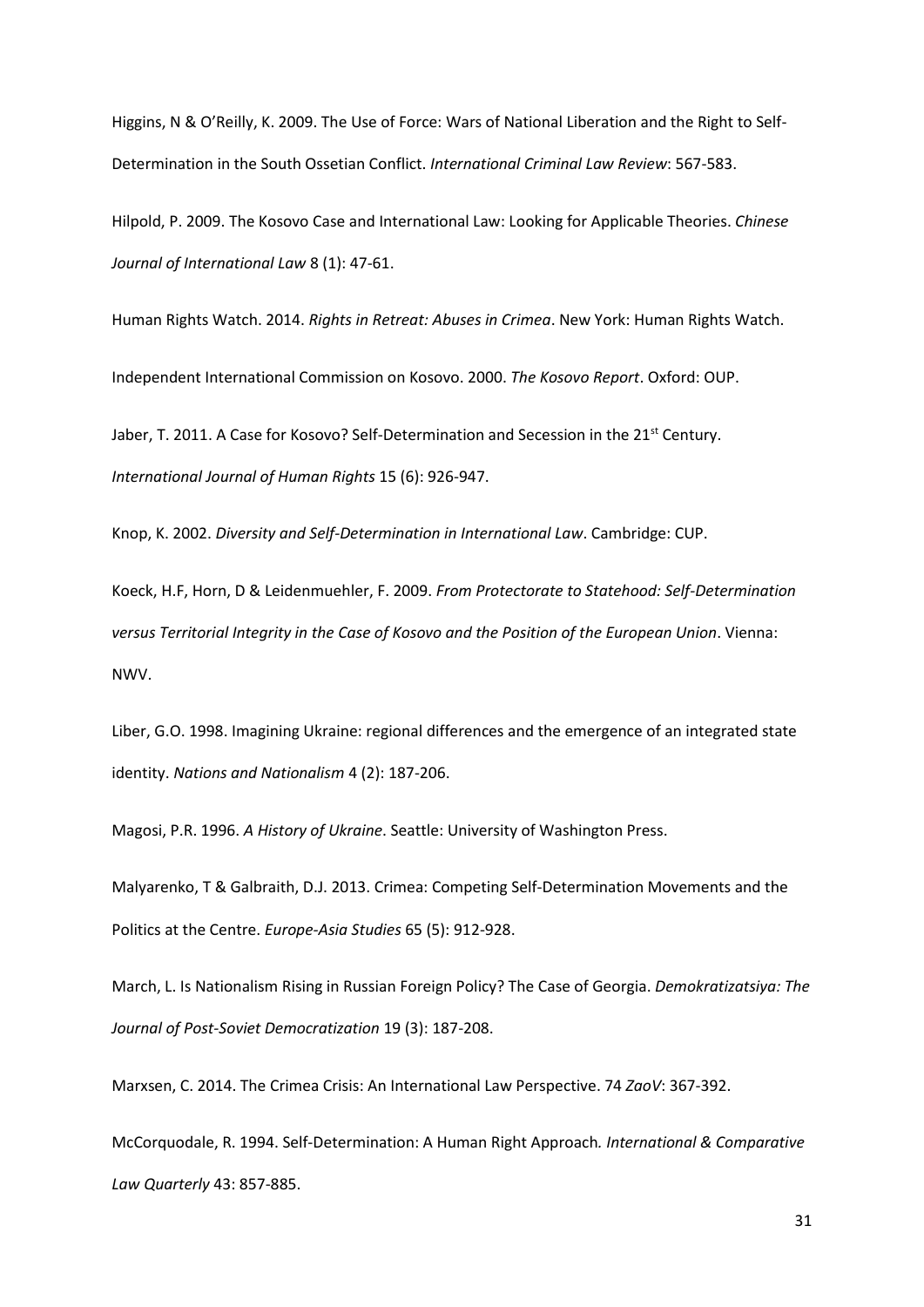Hudson Meadwell, 'Secession, States and International Society' (1999) 25 *Review of International Studies* 371-387.

Musgrave, T.D. 1997. *Self-Determination and National Minorities*. Oxford: OUP.

Musselman, T.B. 2010. Skirmishing for Information: The Flaws of the International Legal System as Evidenced by the Russian-Georgian Conflict of 2008. *Transnational Law & Contemporary Problems* 19: 317-350.

Nanda, V.P. 1980. Self-Determination Outside the Colonial Context: The Birth of Bangladesh in Retrospect. In *Self-Determination: National, Regional and Global Dimensions*, ed. Alexander, Y & Friedlander, R.A., 193-220. Boulder: Westview.

Navari, C. 2014. Territoriality, self-determination and Crimea after Badinter. *International Affairs* 90 (6): 1299-1318.

Nemyria, H. 1999. Regional Identity an Interests: The Case of Eastern Ukraine. In *Between Russia and the West: Foreign and Security Policy of Independent Ukraine* , ed. Kurt Spillmann, K., Wenger, A & Muller, D, 303-323. Oxford: Peter Lang.

NuBberger, A. 2013. South Ossetia. *Max Planck Encyclopaedia of Public International Law Online* NuBberger, A. 2009. The War between Russia and Georgia – Consequences and Unresolved Questions. *Gottingen Journal of International Law* 2: 341-364.

O'Neill, W.G. 2002. *Kosovo: An Unfinished Peace*. Boulder: Lynne Rienner.

Orakhelashvili, A. 2008. Statehood, Recognition and the United Nations System: A Unilateral Declaration of Independence in Kosovo. *Max Planck Yearbook of United Nations Law* 12: 1-44.

Petro, N.N. 2008. The Legal Case for Russian Intervention in Georgia. *Fordham International Law Journal* 32 (5): 1524-1549.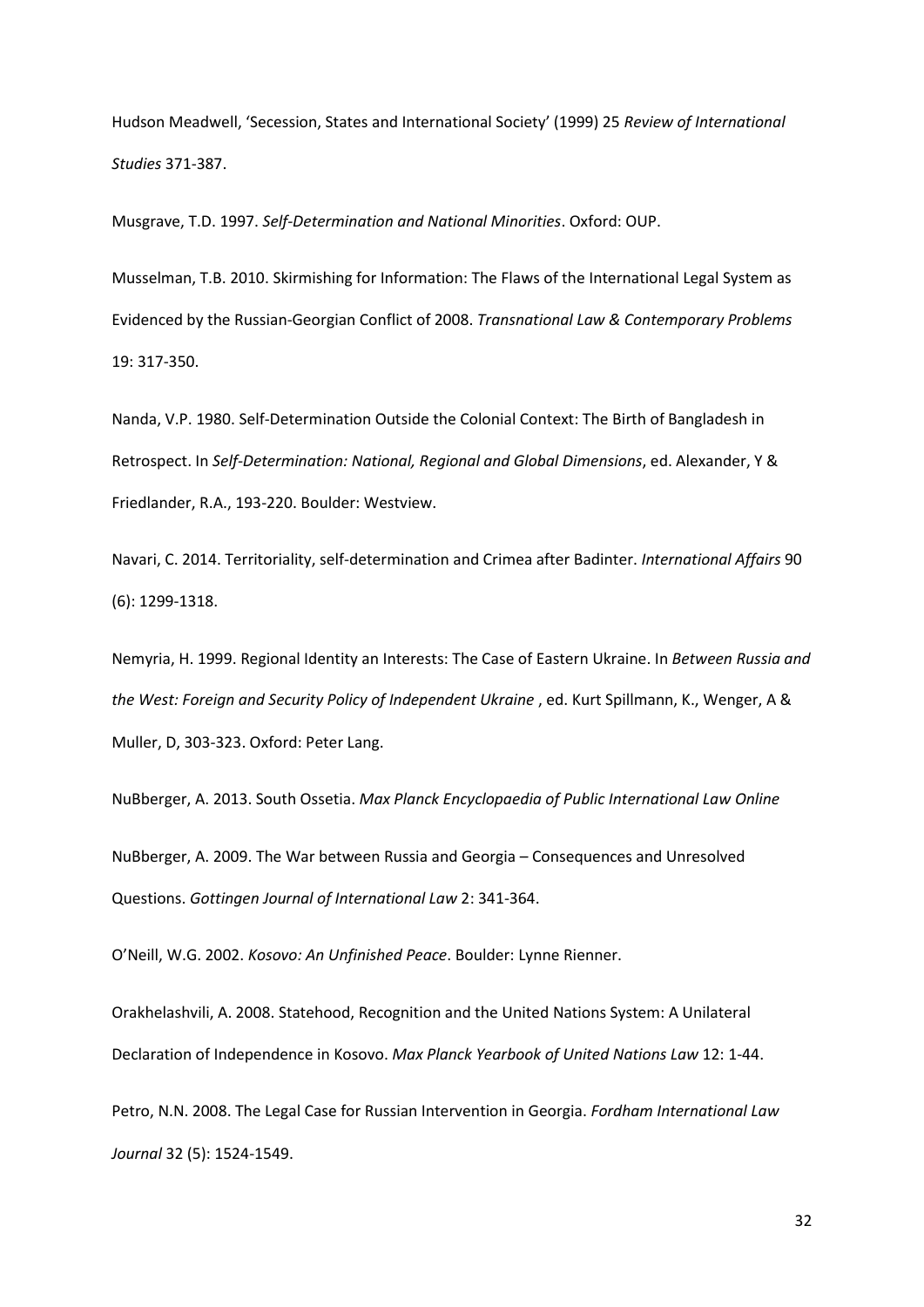Pinter, H. 2000. The NATO Action in Serbia. In *Masters of the Universe? NATO's Balkan Crusade*, ed. T. Ali, 327-336. London: Verso.

Quigley, J. 2014. Finding a Way Forward for Crimea. *Cambridge Journal of International and Comparative Law Online* [<cjicl.org.uk/2014/03/05/john-quigley-finding-way-forward-crimea/>](http://cjicl.org.uk/2014/03/05/john-quigley-finding-way-forward-crimea/)

Raic, D. 2012. *Statehood and the Law of Self-Determination*. Leiden: Martinus Nijhoff.

Ronen, D. 1979. *The Quest for Self-Determination*. New Haven: Yale University Press.

Roth, B. 1999. *Governmental Illegitimacy in International Law*. Oxford: Clarendon Press.

Ryngaert, C & Griffisen, C. 2009. The Relevance of the Right to Self-Determination in the Kosovo

Matter: In Partial Response to the Agora Papers. *Chinese Journal of International Law* 8 (3): 573-586.

Sasse, G. 2002. Conflict-prevention in a transition state: The Crimean issue in post-Soviet Ukraine.) *Nationalism & Ethnic Politics* 8 (2): 1-26.

Sheeran, S.P. 2011. International Law, Peace Agreements and Self-Determination: The Case of the Sudan. *International & Comparative Law Quarterly* 60: 423-458.

Shuster, S. 2014. Moscow's Man. *Time* 24 March: 20-25.

Secretariat of the International Commission of Jurists. 1972. *The Events in East Pakistan*. International Commission of Jurists: Geneva.

Smith, B & Harari, D. 2014. Ukraine, Crimea and Russia. London: UK House of Commons Research Paper.

Sterio, M. 2013. *The Right to Self-Determination Under International Law*. London: Routledge.

Summers, J. 2013. The internal and external aspects of self-determination reconsidered. In *Statehood and Self-Determination: Reconciling Tradition and Modernity in International Law*, ed. French, D., 229-249. Cambridge: CUP.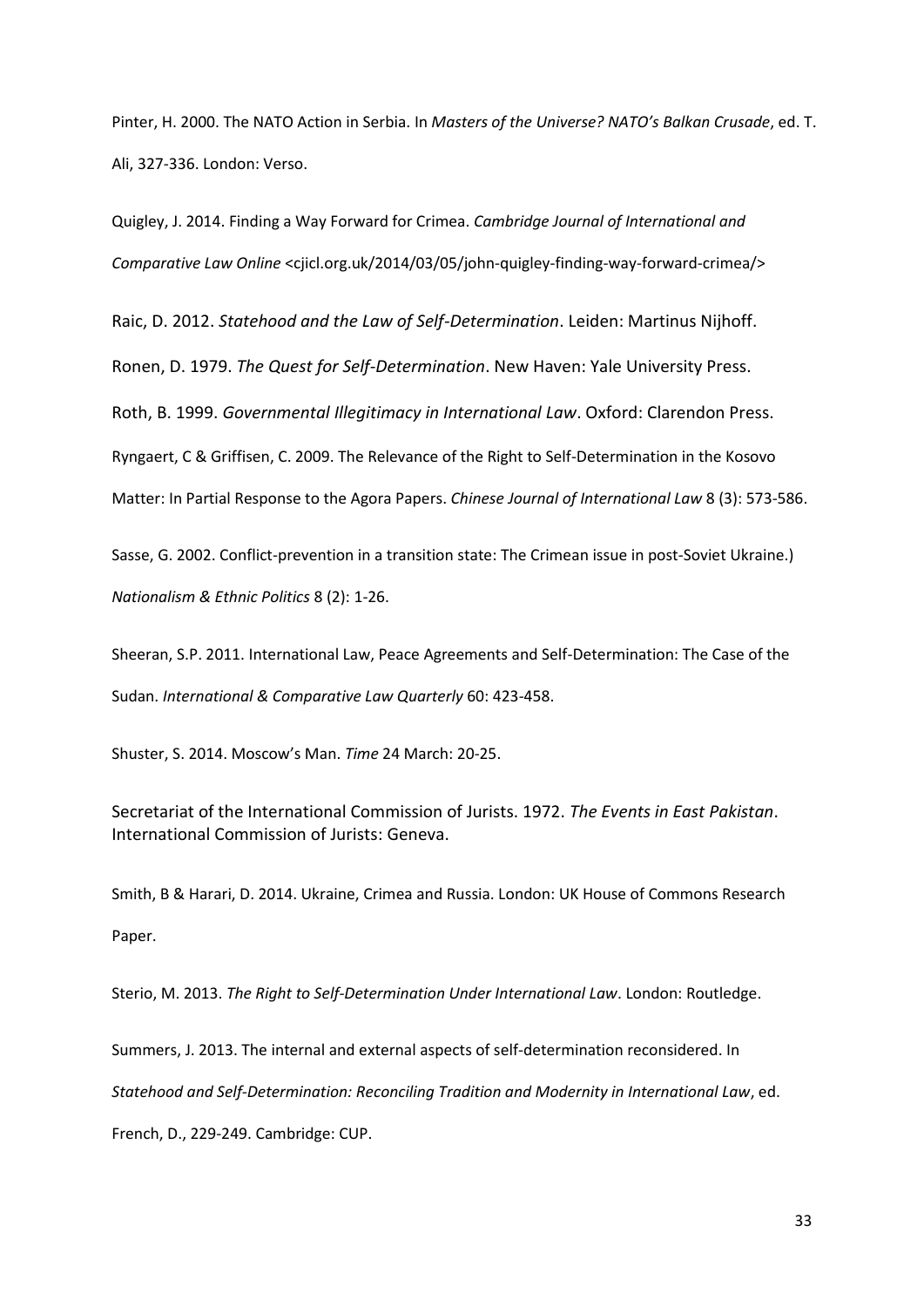Summers , J. 2011. *Kosovo: A Precedent?* Leiden: Brill.

Summers, J. 2007. *Peoples and International Law*. Leiden: Brill.

Teson, F. 2005. *Humanitarian Intervention: An Inquiry into Law and Morality*. 3<sup>rd</sup> ed. New York: Transnational Publishers.

Tocci, N. 2003. Self-Determination in Cyprus: Future Options within a European Order. In *Contextualising Secession*, ed. Coppieters, B & Sakwa, R, 71-96. Oxford: OUP.

Toomey, M. 2009. The August 2008 Battle of South Ossetia: Does Russia have a Legal Argument for Intervention? *Tempe International & Comparative Law Journal* 23: 443-477.

Trenin, D. 2014. *The Ukrainian Crisis and the Resumption of Great-Power Rivalry*. Moscow: Carnegie Moscow Center.

Vidmar, J. 2011-12. South Sudan and the International Legal Framework Governing the Emergence and Delimitation of New States. *Texas International Law Journal* 47 (3): 541-559.

Vidmar, J. 2009. International Legal Responses to Kosovo's Declaration of Independence. *Vanderbilt Journal of International Law* 42: 779-851.

Weller, M. 2009.*Contested Statehood: Kosovo's Struggle for Independence*. Oxford: OUP.

Weller, M. 2008. *Escaping the Self-Determination Trap*. Leiden: Martinus Nijhoff.

Wheeler, N. 2002. *Saving Strangers: Humanitarian Intervention in International Society*. Oxford: OUP.

White, S., McAlister, I & Feklyunina, V. 2010. Belarus, Ukraine and Russia: East or West? *British Journal of Politics & International Relations* 12 (3): 344-367.

Wilson, G. 2012. The Impact of 9/11 on the Use of Force in International Law: Ten Years On. In *9/11 Ten Years After: Perspectives and Problems*, ed. Utley, R.E., 179-195. Farnham: Ashgate.